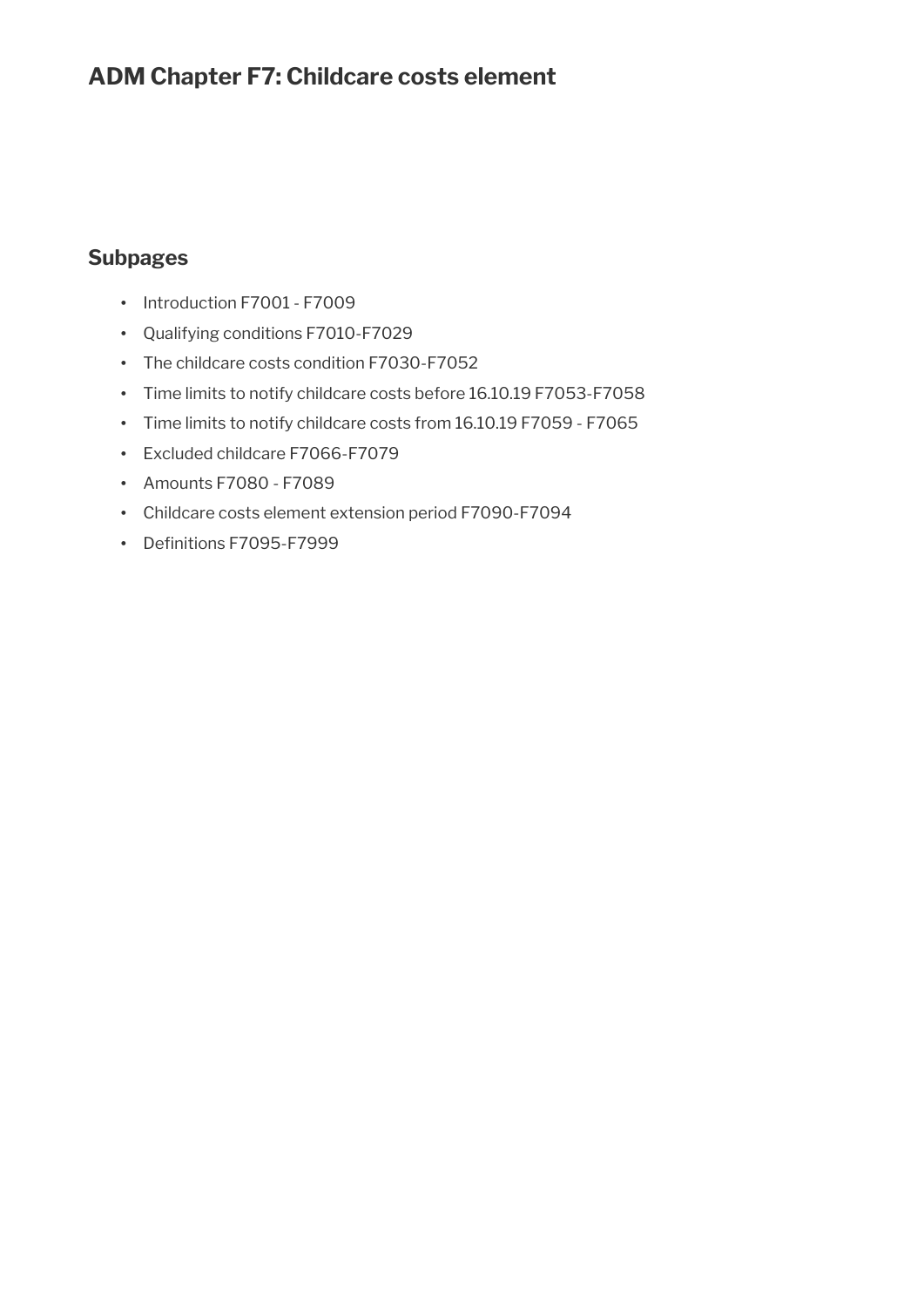# **Introduction F7001 - F7009**

# **Introduction**

F7001 Support for the costs of childcare within UC is available to lone parents and to couples, where all members are either in work or are treated as in work, regardless of the number of hours they work.

F7002 A claimant's maximum amount will include a specifc additional element where the claimant incurs a cost for at least one child or QYP for whom they are responsible $^1$  that requires registered childcare.

## 1 [UC Regs, reg 4](https://www.legislation.gov.uk/uksi/2013/376/regulation/4)

F7003 The following guidance describes the conditions for a childcare cost element within UC.

F7004 – F7009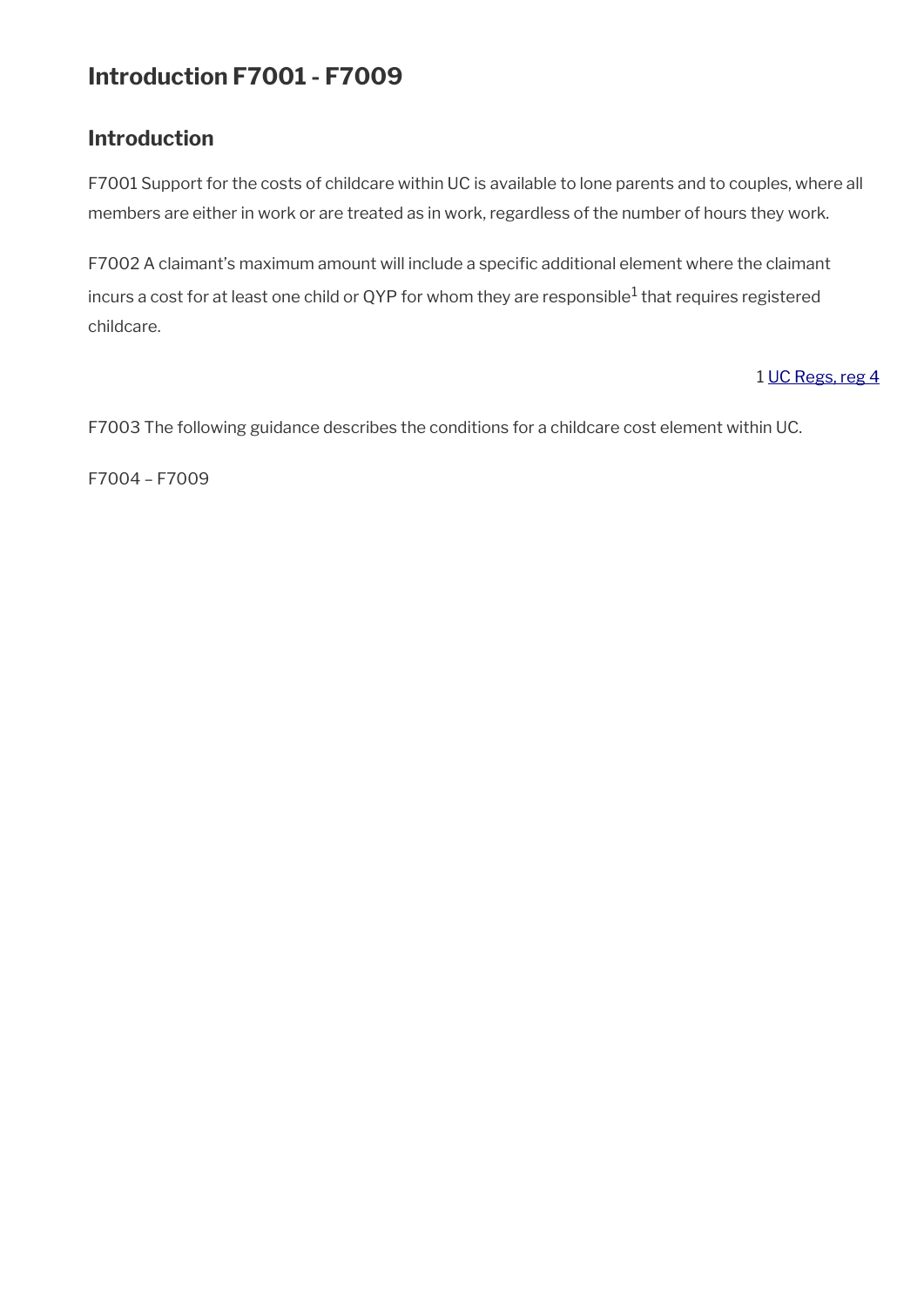# **Qualifying conditions F7010-F7029**

[General test](#page-2-1) F7010

[The work condition](#page-2-0) F7011- F7029

# <span id="page-2-1"></span>**General test**

F7010 An amount in respect of childcare costs is to be included in an award of UC where the claimant satisfies in respect of an assessment period

**1.** the work condition (see F7011 to F7015) and

**2**. the childcare costs condition $^1$  (see F7030 to F7040).

1 [UC Regs, reg 31](https://www.legislation.gov.uk/uksi/2013/376/regulation/31)

## <span id="page-2-0"></span>**The work condition**

### **Single claimant in paid work**

F7011 The first condition of the childcare element requires that the claimant is in paid work. This condition is met, in respect of an assessment period, if the claimant

**1**. is in paid work **or**

**2**. has an offer of paid work where he is due to start that work before the end of the next assessment period<sup>1</sup>.

#### 1 [UC Regs, reg 32\(1\)\(a\)](https://www.legislation.gov.uk/uksi/2013/376/regulation/32)

#### **Example 1**

Colin is in receipt of UC with an assessment period that runs from the 8th of each month. On 12.3.14. Colin secures a new job which he is to start on 6.5.14. For the purpose of the first condition of the childcare costs test Colin is in paid work for the assessment periods that run from 8.3.14.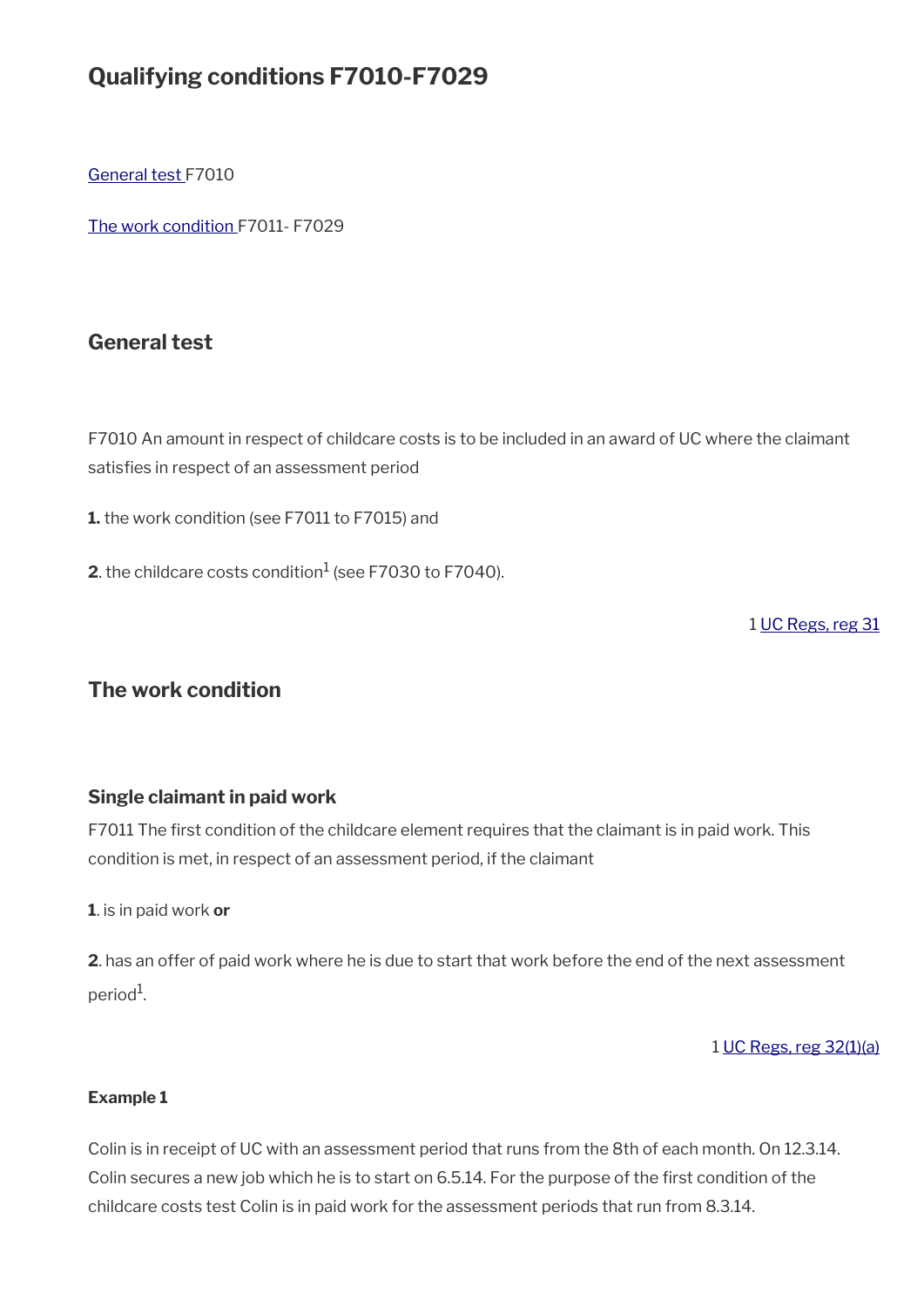#### **Example 2**

Susan has an offer of paid work that is due to start on 3.10.21. In order to secure suitable childcare and give her daughter chance to settle in to the new routine, that childcare commences on 10.9.21. As susan's assessment period runs from the12th of each month, childcare costs can be paid for the AP 12.8.21 to 11.9.21

### **Couples in paid work**

F7012 Where the claimant is a member of a couple<sup>1</sup> (including a person who is a member of a couple but who is paid as a single person<sup>2</sup>) the claimant can be in paid work, or have an offer of paid work $^3$  but the other member has to be in paid work $^4$ , or fall into the exceptions in F7013.

1 [WR Act 12, s39](https://www.legislation.gov.uk/ukpga/2012/5/section/39); 2 [UC Regs, reg 3\(3\)](https://www.legislation.gov.uk/uksi/2013/376/regulation/3); 3 [reg 32\(1\)\(a\)](https://www.legislation.gov.uk/uksi/2013/376/regulation/32); 4 [reg 32\(1\)\(b\)](https://www.legislation.gov.uk/uksi/2013/376/regulation/32)

F7013 Where only one of the couple is in paid work, the work condition described at F7010**.1** is still met if the partner who is not working is unable to provide childcare themselves because they

**1.** have LCW (See ADM Chapter F5) **or**

**2.** have regular and substantial caring responsibilities for a severely disabled person (See ADM Chapter F6) **or**

**3.** are temporarily absent from the claimant's household $^1$  (See ADM Chapter E2).

#### 1 [UC Regs, reg 32\(1\)\(b\)](https://www.legislation.gov.uk/uksi/2013/376/regulation/32)

#### **Example**

The UC benefit unit comprises of Ben, Sara and their daughter Pauline. Ben works as a cleaner for 2 days each week, Sara does not work but is unable to look after Pauline whilst Ben is at work because she is providing full time care for her disabled mother who also lives with them. For the purpose of the work condition both Ben and Sara satisfy the paid work test.

#### **What is paid work**

F7014 Paid work means $^1$  work done for payment or in expectation of payment. It does not include being

**1.** engaged by a charitable or voluntary organisation, or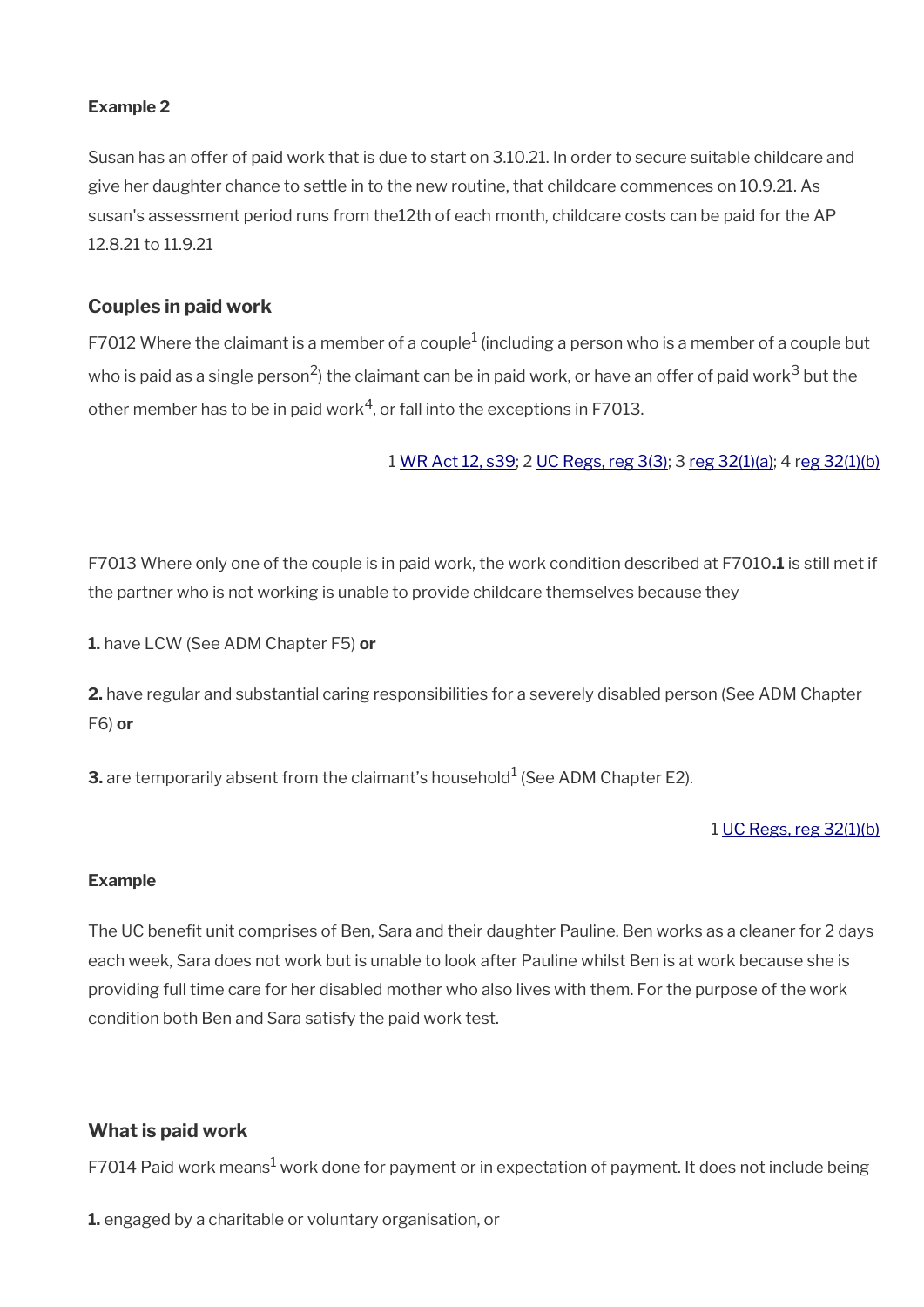**2.** a volunteer, in circumstances in which the payment received by or due to be paid to the person is in respect of expenses.

### 1 [UC Regs, reg 2\(1\)](https://www.legislation.gov.uk/uksi/2013/376/regulation/2)

## **Treated as in paid work**

F7015 A claimant will be treated as satisfying the paid work test in F7011**.1** where, in relation to that assessment period, the claimant

**1.** has ceased paid work

- **1.1** in that assessment period **or**
- **1.2** in the previous assessment period **or**

**1.3** in the month immediately preceding the commencement of a new award, but only where the assessment period in question is either the

**1.3.a** first assessment period or

**1.3.b** second assessment period

following the commencement of that new award<sup>1</sup> or

### **2.** is receiving<sup>2</sup>

**2.1** SSP

### **2.2** SMP

- **2.3** statutory paternity pay
- **2.4** statutory shared paternity pay
- **2.5** statutory adoption pay

### **2.6** MA2.

**2.7** parental bereavement leave.

1 [UC Regs, reg 32\(2\)\(a\)](https://www.legislation.gov.uk/uksi/2013/376/regulation/32); 2 [reg 32\(2\)\(b\)](https://www.legislation.gov.uk/uksi/2013/376/regulation/32)

#### **Example 1**

Bill is receiving SSP whilst off work sick. He claims UC and his award commences on 3.3.14. For the purpose of the work condition and any childcare costs that he may still incur, Bill is treated as in paid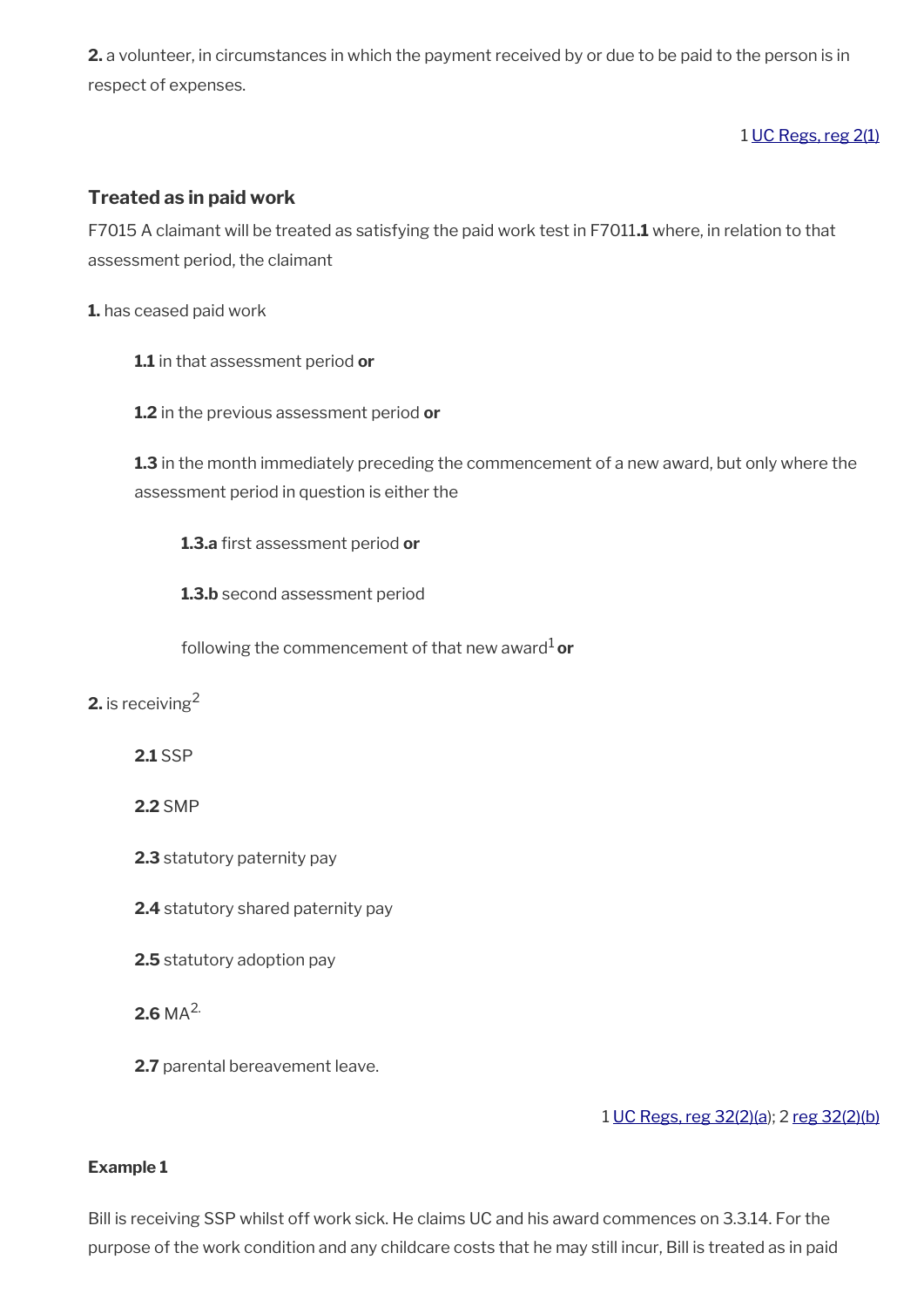work. Under this provision he can be treated as in paid work for the assessment period that runs from 3.3.14. and for each assessment period thereafter whilst he is receiving SSP.

### **Example 2**

Stan ceased work on 18.7.14, he claims UC and his award commences on 28.7.14. For the purpose of the work condition and any childcare costs that he may still incur, Stan is treated as in paid work. Under this provision he can be treated as in paid work for the assessment period that runs from 28.7.14 to 27.8.14 and 28.8.14 to 27.9.14. (this is because of the limitation imposed by F7015 **1.3** ).

F7016 – F7029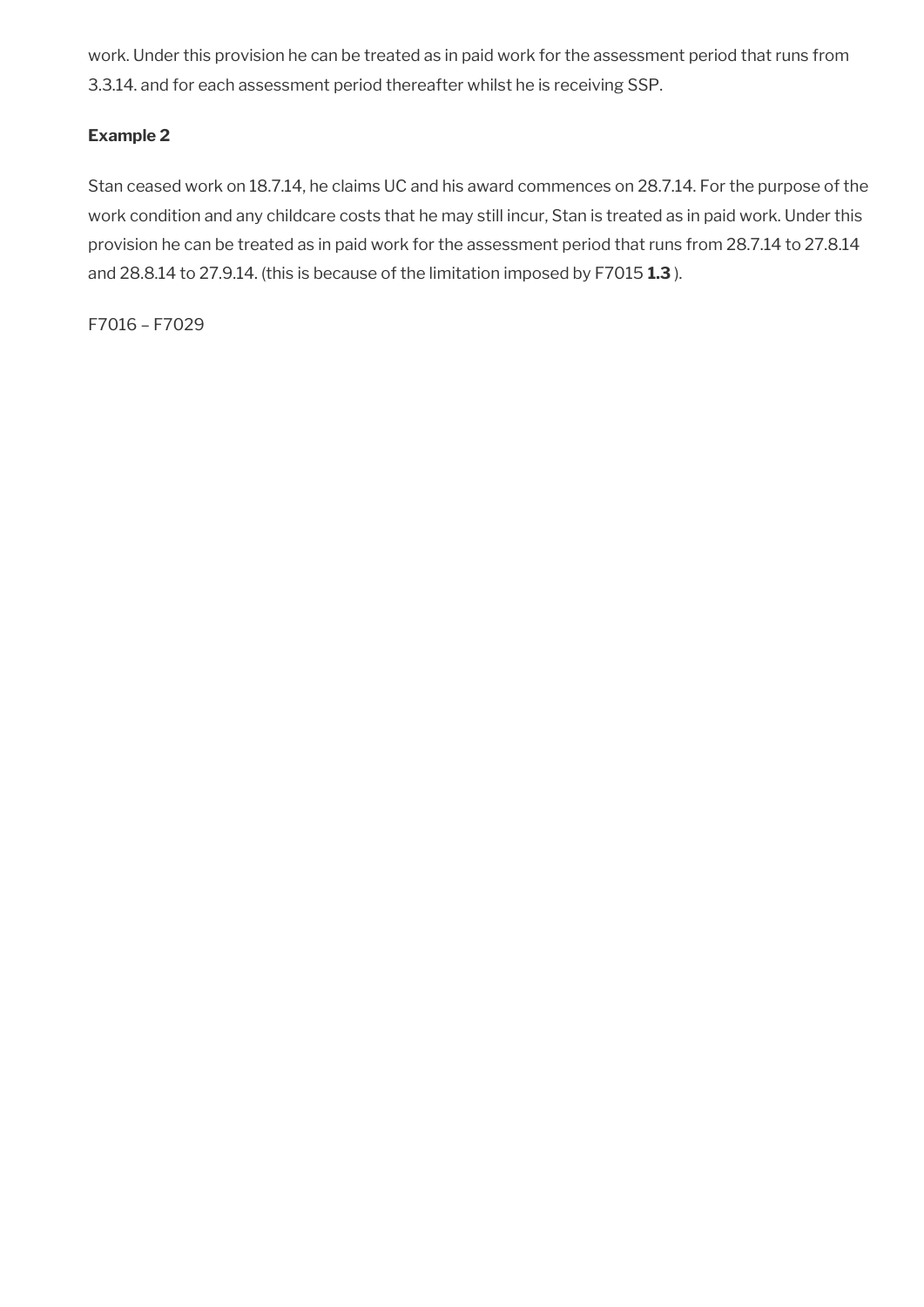# **The childcare costs condition F7030-F7052**

## [General test](#page-2-1) F7030

[Relevant childcare](#page-6-0) F7031-F7052

# **General test**

F7030 In order to qualify for the childcare costs element, one of the conditions which the claimant must satisfy is that they have paid charges for relevant childcare. This cost condition is met, in respect of an assessment period, where the claimant has reported to the DM that he has paid charges in. or in respect of, that assessment period for relevant childcare in respect of

### **1.** a child **or**

### **2.** a [qualifying young person](https://intranet.dwp.gov.uk/manual/advice-decision-making-adm/definitions-f7095-f7999#Qualifying%20young%20person)

for whom the claimant is responsible and those charges are attributable to that assessment period.

1 [UC Regs, reg 33\(1\)\(za\)](https://www.legislation.gov.uk/uksi/2013/376/regulation/4https://www.legislation.gov.uk/uksi/2013)

# <span id="page-6-0"></span>**Relevant childcare**

F7031 Relevant childcare means that the childcare provider is registered or approved, for example registered with OFSTED.

F7032 For childcare provided in England<sup>1</sup>, the care is provided

**1.** by a person registered under prescribed legislation<sup>2</sup> or

- **2.** under the direction of a proprietor of a school as part of the school's activities
	- **2.1** out of school hours where a child has reached compulsory school age **or**
	- **2.2** at any time where the child has not reached compulsory school age.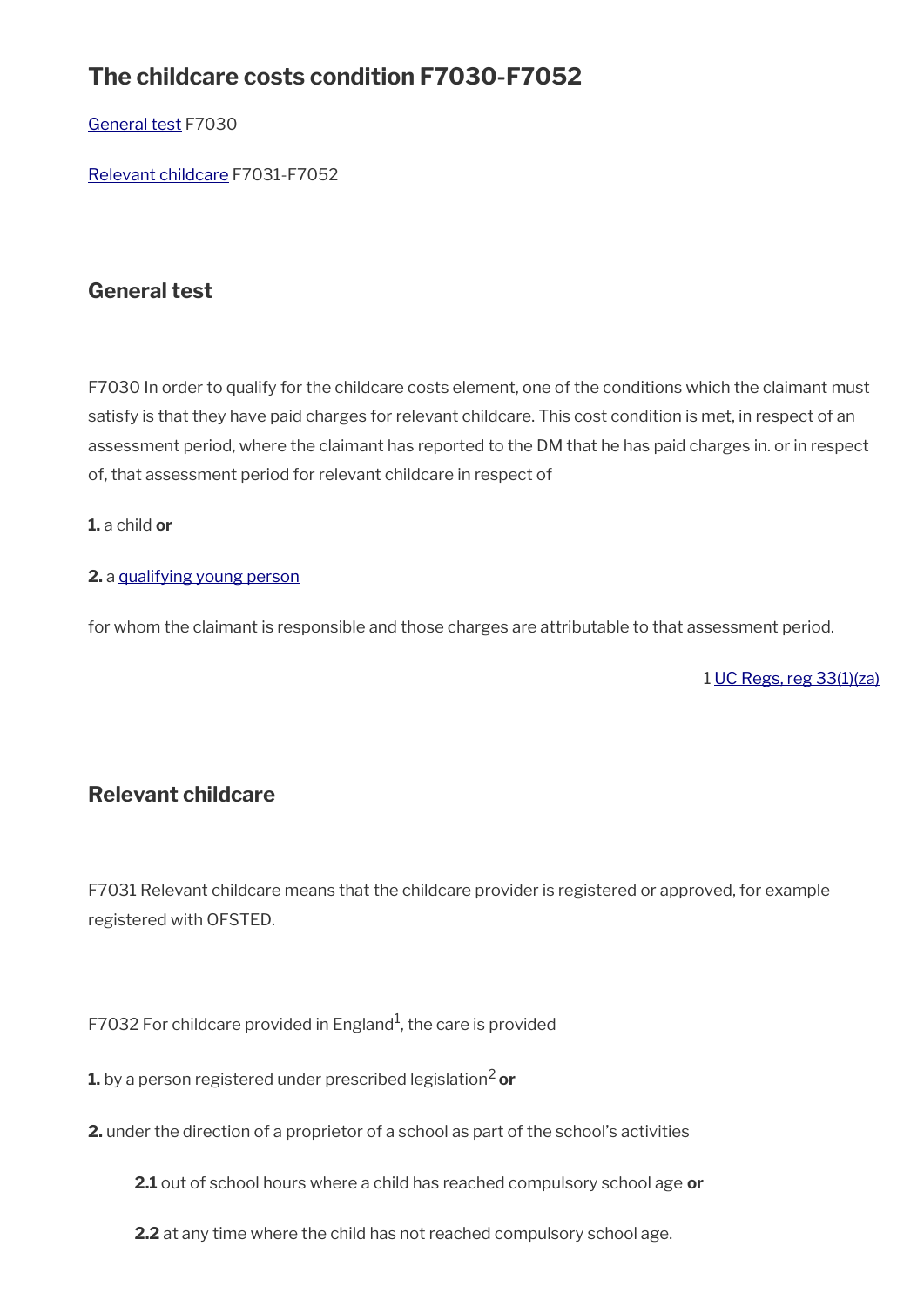**3**. by a person providing domiciliary care who is registered with the Care Quality Commission

1 [UC Regs, reg 35\(2\);](https://www.legislation.gov.uk/uksi/2013/376/regulation/35) 2 [Childcare Act 2006, part 3](https://www.legislation.gov.uk/ukpga/2006/21/part/3);

F7033 For childcare provided in Scotland<sup>1</sup> the care is provided by

**1.** a person where the circumstances in which the care service provided by that person consists of

**1.1** child minding **or**

**1.2** day care of children under prescribed legislation<sup>2</sup>

and is registered3 **or**

**2.** a child care agency where the service is under prescribed legislation<sup>4</sup> or

**3.** a local authority where the care service provided consists of

**3.1** child minding **or**

**3.2** day care of children under prescribed legislation<sup>2</sup>

and is registered<sup>5.</sup>

 [UC Regs, reg 35\(3\);](https://www.legislation.gov.uk/uksi/2013/376/regulation/35) 2 [Public Service Reform \(Scotland\) Act 2010, Sch 12;](https://www.legislation.gov.uk/asp/2010/8/schedule/12) [Public Service Reform \(Scotland\) Act 2010, part 5;](https://www.legislation.gov.uk/asp/2010/8/part/5) [Public Service Reform \(Scotland\) Act 2010, Sch 12 para 5;](https://www.legislation.gov.uk/asp/2010/8/schedule/12) [Public Service Reform \(Scotland\) Act 2010](https://www.legislation.gov.uk/asp/2010/8/introduction) [, part 5](https://www.legislation.gov.uk/asp/2010/8/part/5) & [Sch 12](https://www.legislation.gov.uk/asp/2010/8/schedule/12);

F7034 For childcare provided in Wales $^1$  the care is provided

**1.** by a person registered under prescribed legislation<sup>2</sup>

**2.** other than certain prescribed care $^3$ , in circumstances which the care would be day care under prescribed legislation<sup>4</sup>

**3**. by a childcare provider approved in accordance with prescribed legislation<sup>5</sup>

**4**. out of school hours, either by a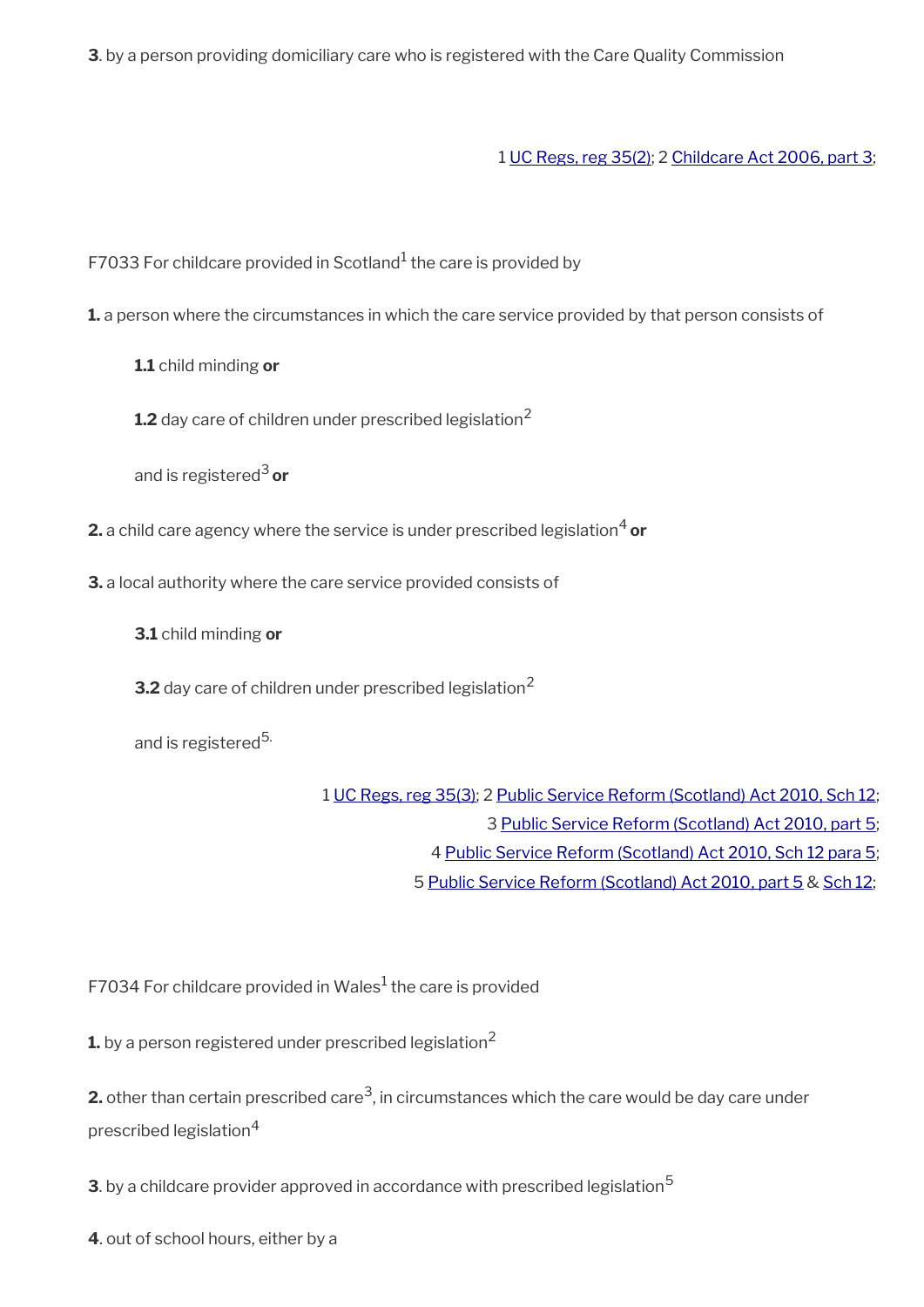**4.1** school on school premises **or**

**4.2** local authority (whether on school premises or elsewhere)

**5.** by a domiciliary care worker under prescribed legislation<sup>6</sup>

**6**. by a foster parent where

**6.1**. the care of the child is other than for the fostered child and

**6.2** the care would be, but for the fact that the child is too old for

**6.2.a**. child minding or

**6.2.b** day care

under prescribed legislation $7 \cdot$ 

 [UC Regs, reg 35\(4\);](https://www.legislation.gov.uk/uksi/2013/376/regulation/35) 2 [Children and Families \(Wales\) Measure 2010, part 2;](https://www.legislation.gov.uk/mwa/2010/1/part/2)  [Child Minding and Day Care Exceptions \(Wales\) Order 2010, art 11,](https://www.legislation.gov.uk/wsi/2010/2839/article/11/made) [12](https://www.legislation.gov.uk/wsi/2010/2839/article/12/made) & [14;](https://www.legislation.gov.uk/wsi/2010/2839/article/14/made) [The UC \(Childcare in Wales\)](https://www.legislation.gov.uk/uksi/2021/228/contents/made) [\(Amendment\) Regulations 2021;](https://www.legislation.gov.uk/uksi/2021/228/contents/made)  [Children and Families \(Wales\) Measure 2010, part 2;](https://www.legislation.gov.uk/mwa/2010/1/part/2) 5 [Tax Credits Act 2002, s12\(5\);](https://www.legislation.gov.uk/ukpga/2002/21/section/12)  [Domiciliary Care Agencies \(Wales\) Regulations 2004;](https://www.legislation.gov.uk/wsi/2004/219/contents/made) [Children and Families \(Wales\) Measure 2010, part 2](https://www.legislation.gov.uk/mwa/2010/1/part/2);

F7035 For childcare provided outside GB that registration or approval is by the Secretary of State<sup>1.</sup>

1 [UC Regs, reg 35\(5\)](https://www.legislation.gov.uk/uksi/2013/376/regulation/35)

F7036 – F7039

F7040 The childcare arrangement charges, described in F7030, need to be paid for the purpose of enabling the claimant

**1**. to take up paid work **or**

**2.** to continue in paid work **or**

**3.** where F7015 applies, maintain child care arrangements that were in place when they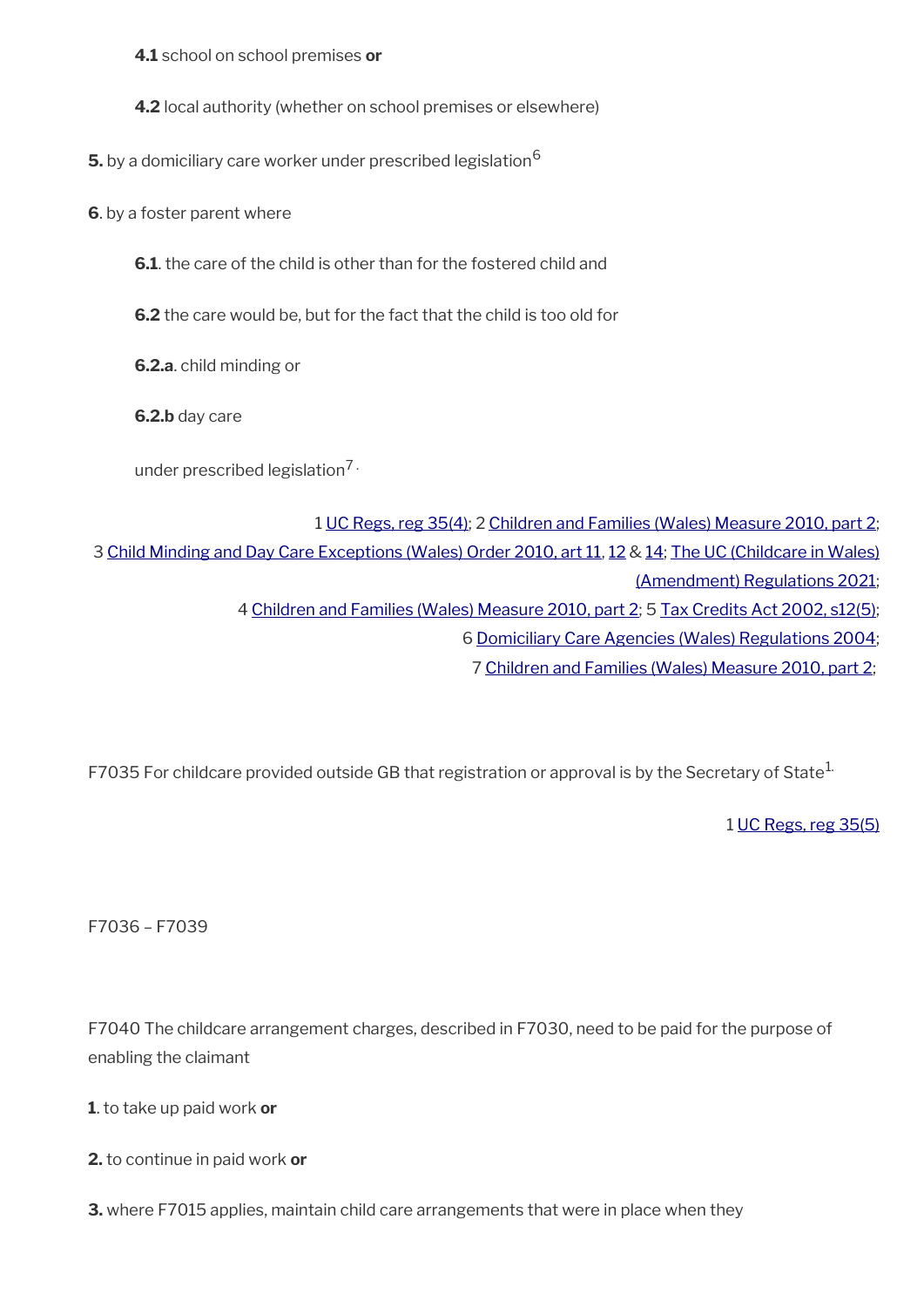**3.1** ceased paid work

**3.2** started to receive the benefits listed<sup>1</sup> at F7015.**2.** 

### 1 [UC Regs, reg 33\(1\)\(b\)](https://www.legislation.gov.uk/uksi/2013/376/regulation/33)

#### **Example 1**

Ben is in receipt of UC. His benefit unit comprises of Ben, Sara and their daughter Pauline and the assessment period runs from the 26th of each month. Ben works as a cleaner for 2 days each week and pays £200 nursery fees at the end of each month for Pauline's childcare; Sara does not work but is unable to look after Pauline whilst Ben is at work because she is providing full time care for her disabled mother who also lives with them. Ben is made redundant and his last day of work is 8.8.14. Pauline is kept in childcare whilst Ben is unemployed because he is confdent of securing further employment in the near future and doesn't want to lose the nursery place. Ben continues to satisfy the childcare costs condition, however if Ben remains without paid work the payment of the childcare costs element will be restricted to the end of the assessment period following the assessment period during which he ceased work; in this case that would be up to 25th September (this is because of the limitation imposed by F7015 **1.2**).

### **Example 2**

Ben ceases work on 8.8.14 and makes his first claim for UC from 26.8.14, he reports that he will still, whilst unemployed, be paying £200 a month nursery fees for his daughter Pauline's childcare. For the purpose of the childcare costs condition Ben satisfies this test. However if Ben remains without work the payment of the childcare costs element will be restricted to the end of the second assessment period following the month during which he ceased work; in this case that would be up to 25th October (this is because of the limitation imposed by F7015 **1.3**).

F7041-F7052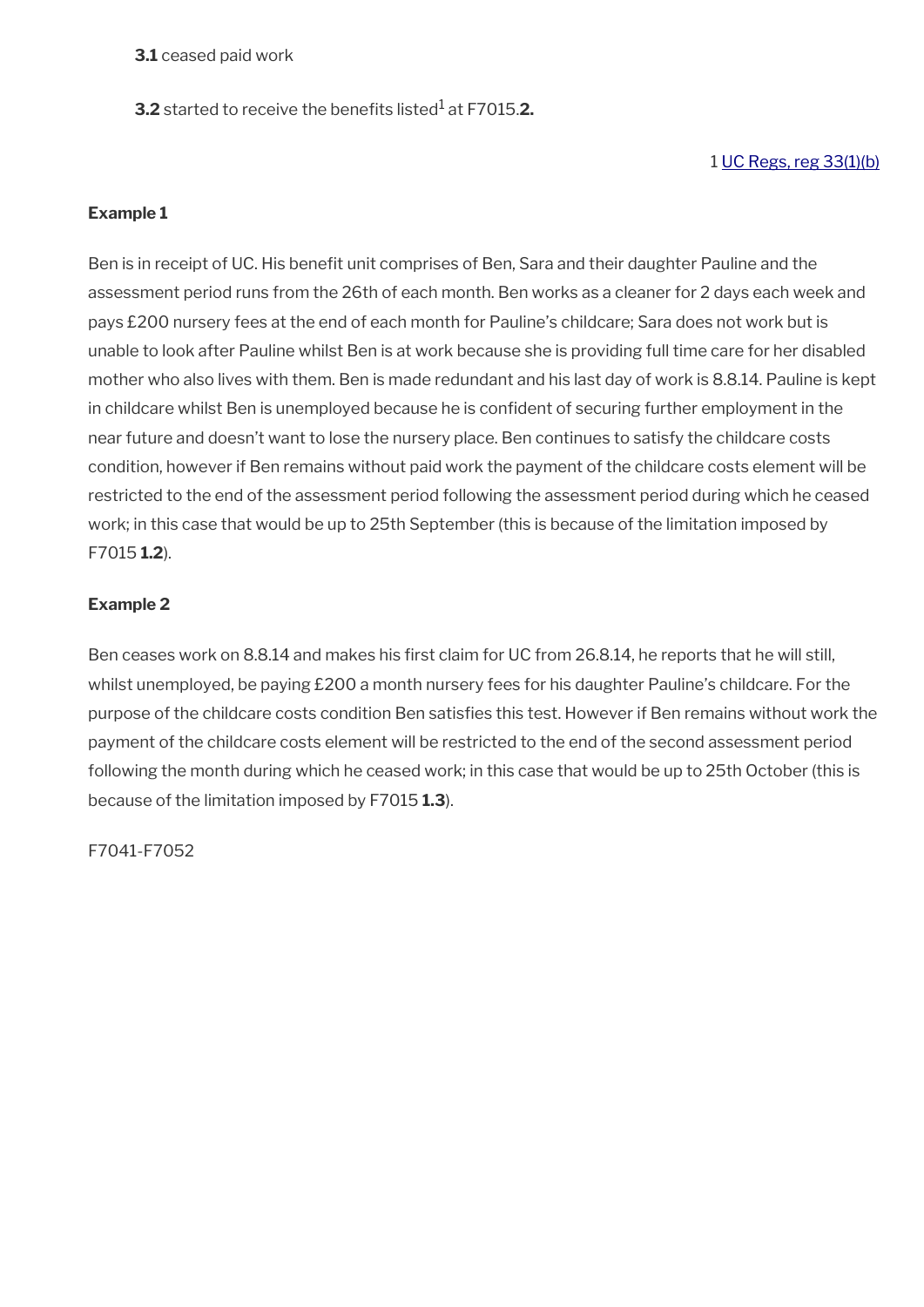# **Time limits to notify childcare costs before 16.10.19 F7053-F7058**

[Attributable to an assessment period](#page-10-0) F7055

[Costs paid in advance of the award](#page-11-0) F7056

[Costs paid in advance during the award](#page-12-0) F7057

Late notification F7058

F7053 The guidance in paragraphs F7054 - F7058 applies before 16.10.19. From 16.10.19 onwards, follow the guidance in paragraphs F7060 - F7065.

F7054 To be eligible for the childcare costs element in any assessment period, the DM needs to have received notifcation of the amount of childcare costs that have been paid by the claimant (and are attributable to that assessment period) before the end of the relevant assessment period $^{\rm 1}$ .

1 [UC Regs, reg 33\(1\)\(za\)](https://www.legislation.gov.uk/uksi/2013/376/regulation/33) 

#### **Example**

Cornelius has an assessment period that starts on the 13th of each month and ends on the 12th of the following month. He pays his childcare costs in respect of  $1<sup>st</sup>$  January to  $31<sup>st</sup>$  March in advance but does not remember to report these costs until 28<sup>th</sup> February. The costs paid in respect of 1<sup>st</sup> January to 12<sup>th</sup> February are out of time(as they relate to assessment periods which ended before the costs were reported), so will not be included in the childcare costs element. However, the costs paid in respect of 13<sup>th</sup> February to 31<sup>st</sup> March are reported in time so will be accepted.

**Note:** For the costs from 1<sup>st</sup> January to 12<sup>th</sup> February the DM can consider them if the late notification criteria are satisfed.

# <span id="page-10-0"></span>**Attributable to an assessment period**

F7055 In determining that the claimant has notifed the DM of his costs in time, as per F7054, the DM would have considered if the costs where attributable to an assessment period. To be attributable to an assessment period those costs

**1.** have to be paid in that assessment period for childcare in respect of that assessment period **or**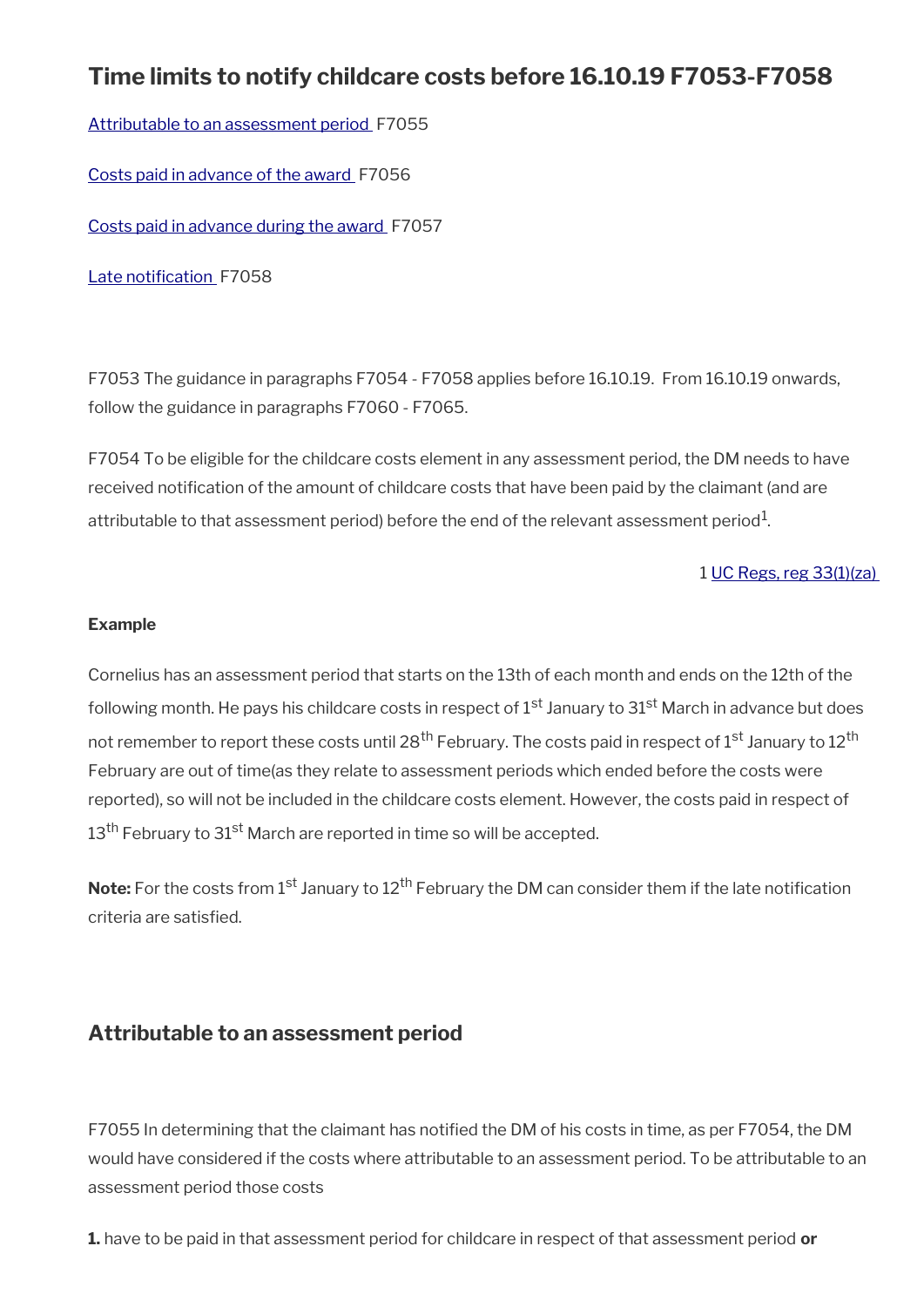**2.** have to be paid in that assessment period for childcare in respect of any previous assessment period **or**

**3.** have to have been paid in either of the two previous assessment periods for childcare in respect of that assessment period $1$ 

#### 1 [UC Regs, reg 34A\(1\)](https://www.legislation.gov.uk/uksi/2013/376/regulation/34A)

#### **Example**

Cornelius has an assessment period that starts on the 13th of each month and ends on the 12th of the following month. He pays his childcare costs on the  $10<sup>th</sup>$  of January for the costs he incurred during December and he notifies the Department of his payment by telephone on the 11<sup>th</sup> January. The notification is in time and the childcare costs (for the period of 1<sup>st</sup> December to 31<sup>st</sup> December) are all attributable to the assessment period of 13<sup>th</sup> December to 12<sup>th</sup> January. [The costs paid in respect of 1st December to 12th December are attributable to that assessment period under F7055.2, whilst those paid in respect of 13<sup>th</sup> December to 31st December are attributable under F7055.1]

### <span id="page-11-0"></span>**Costs paid in advance of the award**

F7056 Where the claimant has paid childcare costs before, or in respect of childcare provided before the commencement of his current award, then the months prior to the commencement of the UC award should be treated notionally as assessment periods in order to determine whether the criteria described in F7055 as regards attribution to a particular assessment period are met.

**Note:** in such cases, each preceding month should be treated as beginning on the same day as it would have done if it were an assessment period $^1\!$ 

#### 1 [UC Regs, reg 34A\(3\)](https://www.legislation.gov.uk/uksi/2013/376/regulation/34A)

#### **Example**

Cornelius has an assessment period that starts on the 13th of each month and ends on the 12th of the following month. He makes his UC claim on  $13<sup>th</sup>$  March and reports having made an advance payment of childcare costs, on 31<sup>st</sup> January, covering the period from 1<sup>st</sup> January to 31<sup>st</sup> March. The DM treats the months prior to 13th March as notional assessment periods and as such Cornelius is able to establish that the costs were paid in a previous assessment period for the childcare in respect of the current assessment period, as per F7055.3. The costs paid in respect of the period of 13<sup>th</sup> March to 31<sup>st</sup> March can therefore be included in the childcare costs element.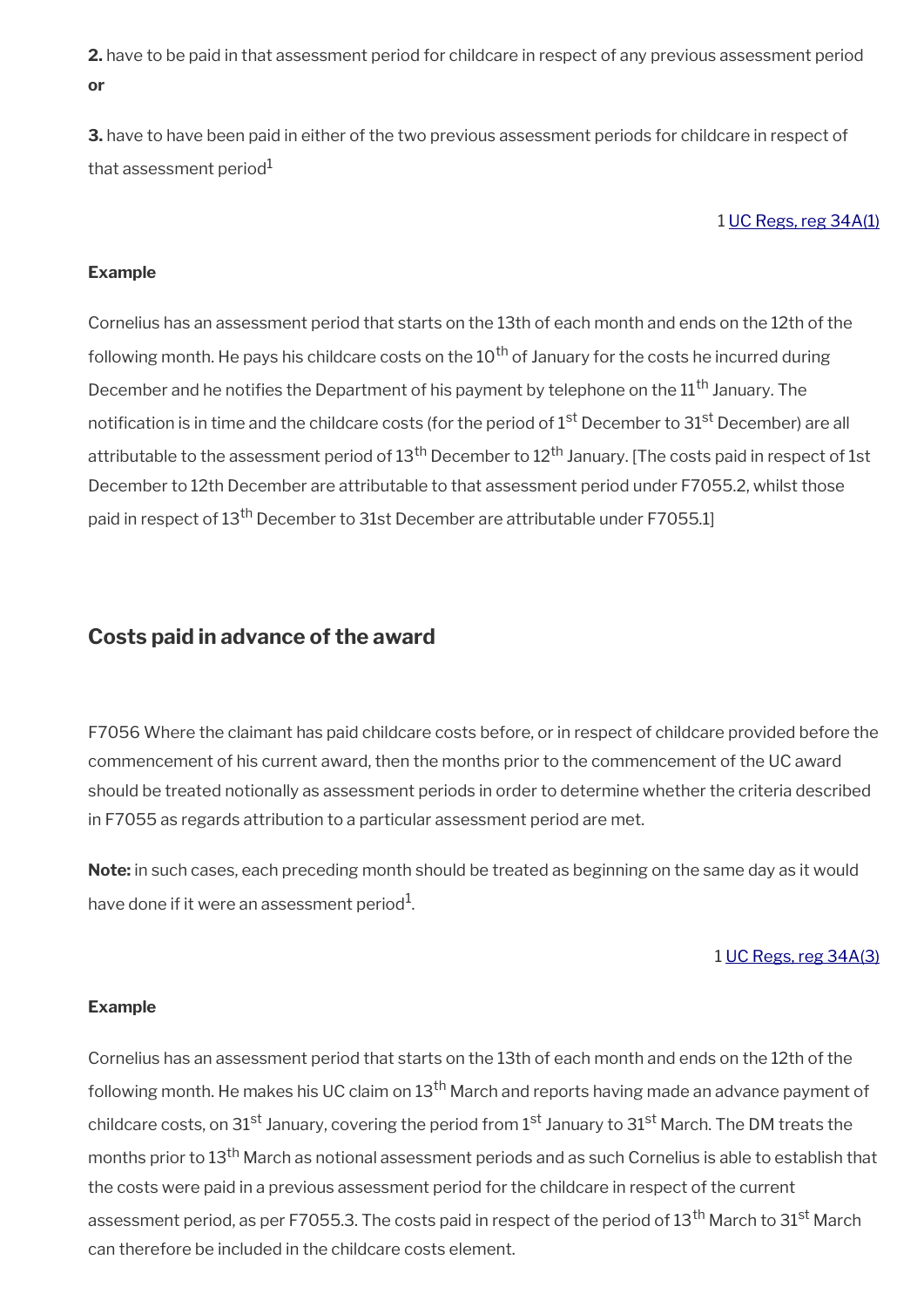# <span id="page-12-0"></span>**Costs paid in advance during the award**

F7057 Where the claimant pays charges for relevant childcare in advance in respect of more than one month or more than one assessment period in a single payment, as described in para F7055.**3**, then the proportion of the advance payment paid in respect of all or part of an assessment period is calculated using the following formula $1$ 

### **(PA/D) x AP**

#### Where

PA is the total amount of the advance payment less any amounts which are to be left out of account, as described at [F7081 to F7085.](http://intralink/1/lg/acileeds/guidance/adm/dwp_t758936.asp#P145_12882)

**D** is the total number of days covered by the payment

**AP** is the number of days covered by the payment which also fall within the assessment period in question.

#### **Example**

Cornelius has an assessment period that starts on the 13th of each month and ends on the 12th of the following month. He pays £500 childcare costs on the  $10<sup>th</sup>$  of January and he notifies the Department by telephone on the 11<sup>th</sup>. The costs he paid are to cover childcare costs for January and February (59 days) and no amounts are to be left out of account under F7081-7085. Therefore

**1.** in the assessment period of 13<sup>th</sup> December to 12<sup>th</sup> January, 12 days are covered by the payment (1<sup>st</sup> January to 12<sup>th</sup> January and so the amount of the advance payment in respect of this is £101.69 (500/59 x 12)

**2**. for the assessment period of 13<sup>th</sup> January to 12<sup>th</sup> February, the amount is £262.71 (500/59 x 31) as all 31 days are covered by the advance payment, and

**3**. in the assessment period 13<sup>th</sup> February to 12<sup>th</sup> March, 16 days are covered by the payment (13<sup>th</sup>) February to 28<sup>th</sup> February), so the amount is £135.59 (500/59 x 16).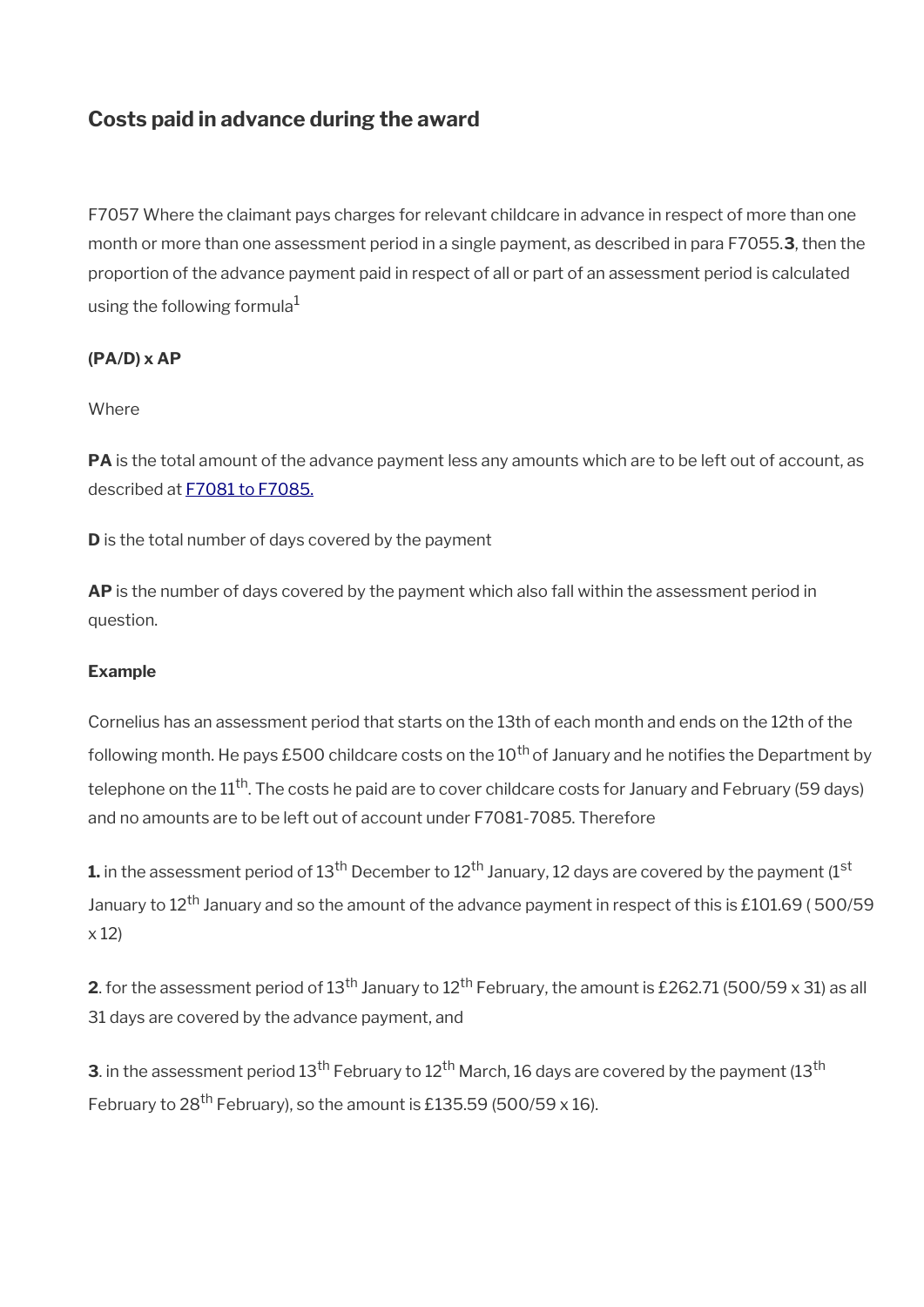# <span id="page-13-0"></span>Late notification

F7058 Where costs are reported late the time limit for notifying the DM that childcare costs have been paid can be extended provided all of the five conditions described at A4205 to A4209 are satisfied.

#### **Example**

Cornelius has an assessment period that starts on the 13th of each month and ends on the 12th of the following month. He pays his childcare costs in respect of  $1<sup>st</sup>$  January to  $31<sup>st</sup>$  March in advance but does not remember to report these costs until 28<sup>th</sup> February. The costs paid in respect of 1<sup>st</sup> January to 12<sup>th</sup> February are out of time(as they relate to assessment periods which ended before the costs were reported), so will not be included in the childcare costs element. However, the costs paid in respect of 13<sup>th</sup> February to 31<sup>st</sup> March are reported in time so will be accepted.

The DM invites Cornelius to apply for an extension of time and to include his reasons and special circumstances for being late in reporting the costs in respect of 1<sup>st</sup> January to 12<sup>th</sup> February. Cornelius explains that the stress of coping with a serious illness in the family caused him to forget to notify the costs earlier. The DM decides that special circumstances prevented Cornelius from reporting that he had paid the charge within the relevant notification period, and accepts the late notification.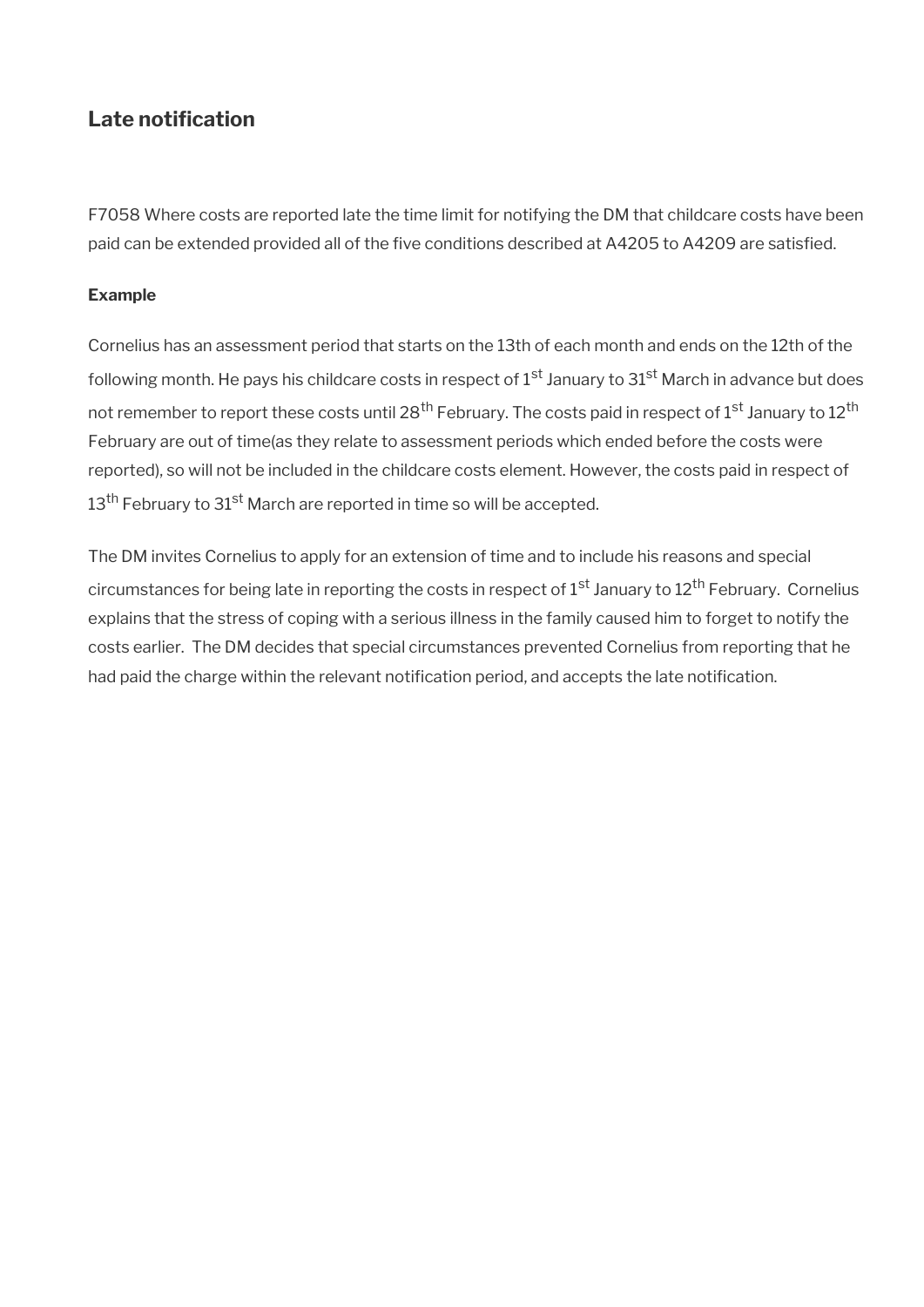# **Time limits to notify childcare costs from 16.10.19 F7059 - F7065**

[Attributable to an assessment period](#page-14-0) F7061

[Costs paid before the award, or paid on or after the date of claim for a period before the start of](#page-15-0)  [the award](#page-15-0) F7062 - F7063

[Costs paid in advance during the award](#page-17-0) F7064

Late notification F7065

F7059 The guidance in paragraphs F7060 – F7065 applies from 16.10.19 onwards. Follow the guidance in paragraphs F7054 – F7058 before 16.10.19.

F7060 From 16.10.19<sup>1</sup>, the time limit for reporting costs is the end of the assessment period that follows the assessment period in which the childcare costs were paid<sup>2</sup>.

# *1 [UC \(Childcare Costs and Minimum Income Floor\)\(Amdt\) Regs 2019, reg 2;](https://www.legislation.gov.uk/uksi/2019/1249/regulation/2/made) 2 [UC Regs, reg 33\(1\)\(za\)](https://www.legislation.gov.uk/uksi/2013/376/regulation/33)*

#### **Example**

Cornelius has an assessment period that starts on the 13th of each month and ends on the 12th of the following month. He pays his childcare costs in respect of  $1<sup>st</sup>$  January to  $31<sup>st</sup>$  January on 2<sup>nd</sup> January and reports them on 10<sup>th</sup> February. The costs were reported before the end of the assessment period following the one in which they were paid, which was in time. See paragraph F7061 for guidance on how to attribute the costs to assessment periods.

# <span id="page-14-0"></span>**Attributable to an assessment period**

F7061 To be attributable to an assessment period (AP1), childcare costs must have been

- **1.** paid in AP1 for childcare that is provided in AP11**or**
- **2.** paid in AP1 for childcare that was provided in any previous assessment period<sup>2</sup>or
- **3.** paid in either of the two previous assessment periods for childcare that is provided in AP1<sup>3</sup>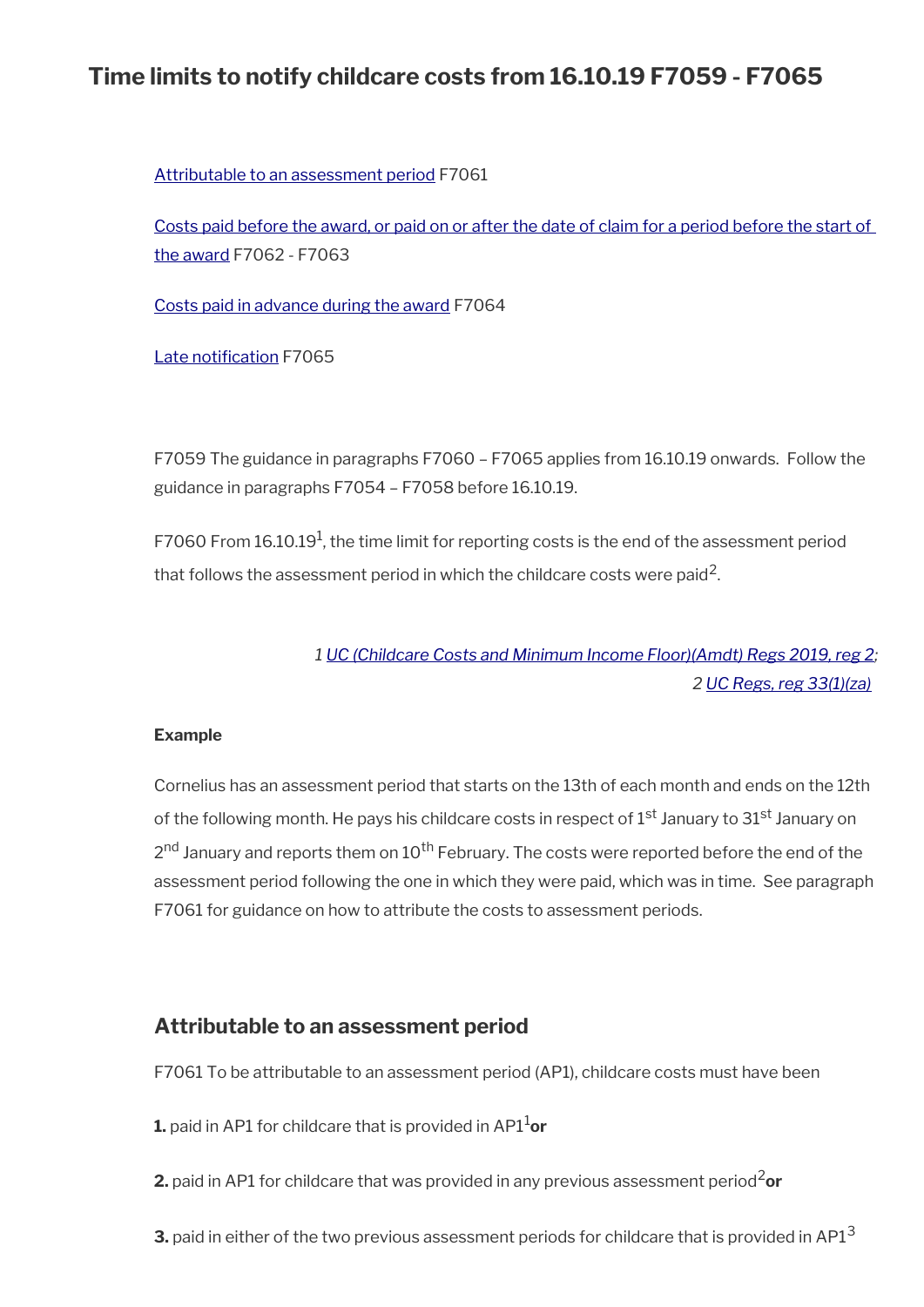#### **Example 1**

Cornelius has an assessment period that starts on the 13th of each month and ends on the 12th of the following month. He pays his childcare costs in respect of  $1<sup>st</sup>$  January to  $31<sup>st</sup>$  January on 2<sup>nd</sup> January and reports them on 10<sup>th</sup> February. He reported them before the end of the assessment period following the one in which he paid them, so they were reported on time.

Costs for 1<sup>st</sup> January to 12<sup>th</sup> January are attributable to assessment period 13<sup>th</sup> December to 12th January under **1.** so are included in the childcare element for that assessment period. Costs for 13<sup>th</sup> January to 31<sup>st</sup> January are attributable to assessment period 13<sup>th</sup> January to 12<sup>th</sup> February under **3.** so are included in the childcare element for that assessment period.

#### **Example 2**

Cornelius has an assessment period that starts on the  $13<sup>th</sup>$  of each month and ends on the  $12<sup>th</sup>$ of the following month. He pays his childcare costs on 2nd February for the period 1<sup>st</sup> January to 31<sup>st</sup> January and reports them on 10th February, which is in time.

Costs from 1st January to 12th January are attributable to assessment period 13<sup>th</sup> January to 12th February under **2.** so can be included in the childcare element for that assessment period. Costs for 13<sup>th</sup> January to 31<sup>st</sup> January are also attributable to assessment period 13<sup>th</sup> January to 12<sup>th</sup> February under **1.**, so in this case costs for the whole period from 1<sup>st</sup> January to 31<sup>st</sup> January are included in the childcare costs element for assessment period 13<sup>th</sup> January to 12<sup>th</sup> February.

# <span id="page-15-0"></span>**Costs paid before the award, or paid on or after the date of claim for a period before the start of the award**

F7062 Where the claimant has paid childcare costs

**1.** before the commencement of the UC award in respect of a period after the commencement of the award, or

**2.** on or after the commencement of the UC award in respect of a period before the award

the months prior to the commencement of the UC award should be treated notionally as assessment periods in order to determine whether the criteria described in paragraph F7061 as regards attribution to a particular assessment period are met.

**Note 1:** in such cases, each preceding month should be treated as beginning on the same day as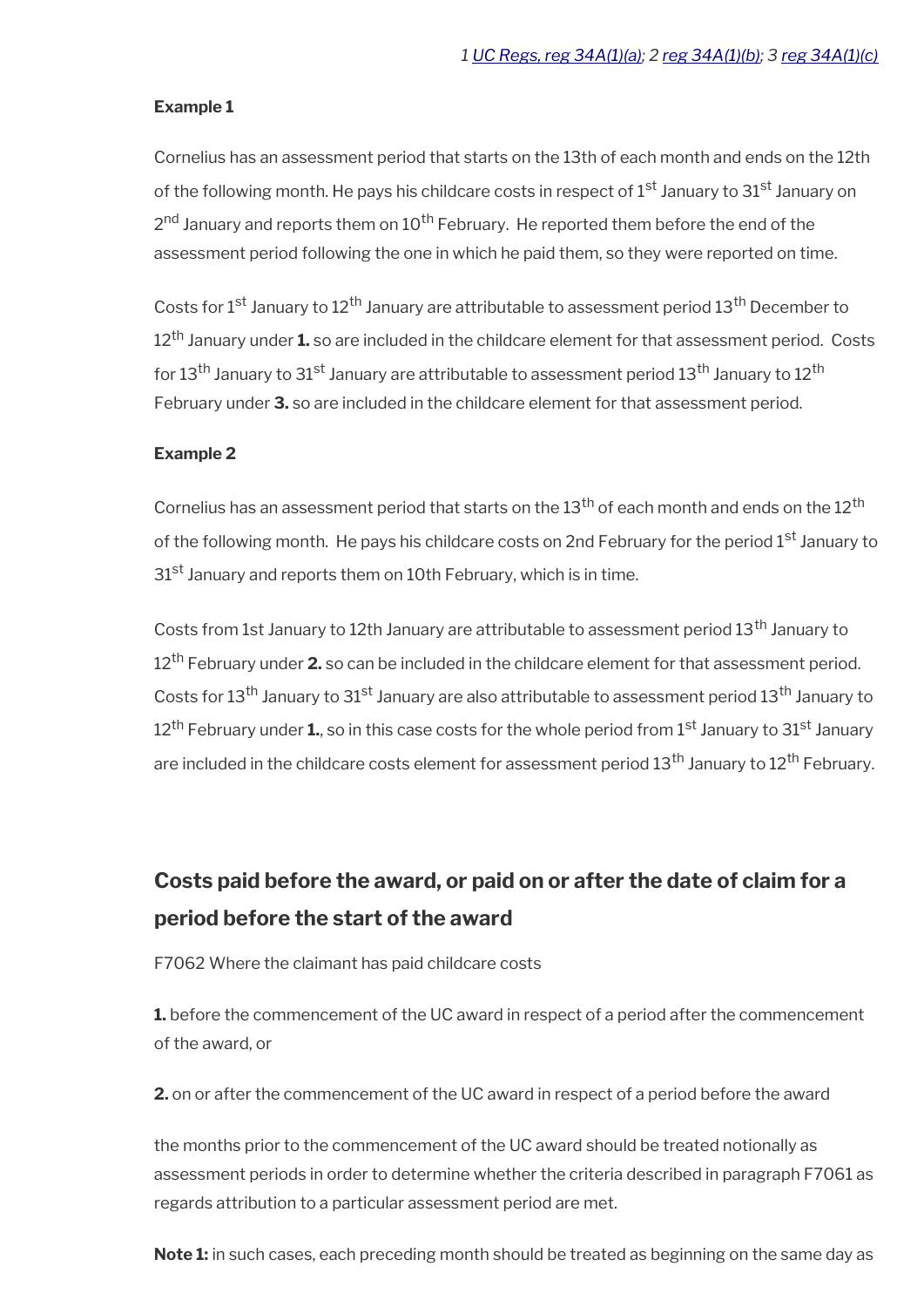it would have done if it were an assessment period $^{\rm 1}$ .

**Note 2:** childcare costs cannot be reimbursed for any period when UC is not in payment.

#### *1 [UC Regs, reg 34A\(3\)](https://www.legislation.gov.uk/uksi/2013/376/regulation/34A)*

F7063 This provision enables costs to be attributable to an assessment period (AP1) if they were

**1.** paid in AP1 for childcare that was provided in a notional assessment period **or**

**2.** paid in either of the two notional assessment periods preceding AP1 for childcare that is provided in AP1.

**Note:** the provision does not allow charges to be attributed to an assessment period if they were both paid in a notional assessment period **and** were in respect of childcare that was provided before the first assessment period.

### **Example 1**

Cornelius has an assessment period that starts on the 13<sup>th</sup> of each month and ends on the 12<sup>th</sup> of the following month. He makes his claim on 13<sup>th</sup> March and reports on 20<sup>th</sup> March that he paid childcare costs on 15<sup>th</sup> March in respect of childcare from 1<sup>st</sup> March to 31<sup>st</sup> March. The DM treats the month from  $13<sup>th</sup>$  February to  $12<sup>th</sup>$  March as a notional assessment period.

Costs in respect of 1<sup>st</sup> March to 12<sup>th</sup> March are attributable to assessment period 13<sup>th</sup> March to 12th April under F7061 **2**. because they were paid in that assessment period and are in respect of a previous notional assessment period. Costs from 13<sup>th</sup> March to 31<sup>st</sup> March are attributable to assessment period 13<sup>th</sup> March to 12<sup>th</sup> April under F7061 **1.** Although costs from 1<sup>st</sup> March to  $12^{\text{th}}$  March are attributable to the assessment period 13<sup>th</sup> March to 12<sup>th</sup> April, as UC was not in payment for that period, only childcare costs for the period 13<sup>th</sup> to 31<sup>st</sup> March are included in that assessment period.

#### **Example 2**

Cornelius has an assessment period that starts on the 13th of each month and ends on the 12th of the following month. He makes his UC claim on 13<sup>th</sup> March and reports that he made an advance payment of childcare costs on  $28<sup>th</sup>$  February, covering the period from  $1<sup>st</sup>$  March to  $31<sup>st</sup>$  March. The DM treats the month from  $13<sup>th</sup>$  February to  $12<sup>th</sup>$  March as a notional assessment period.

Costs for 1<sup>st</sup> March to 12<sup>th</sup> March cannot be attributed to assessment period 13<sup>th</sup> March to 12<sup>th</sup>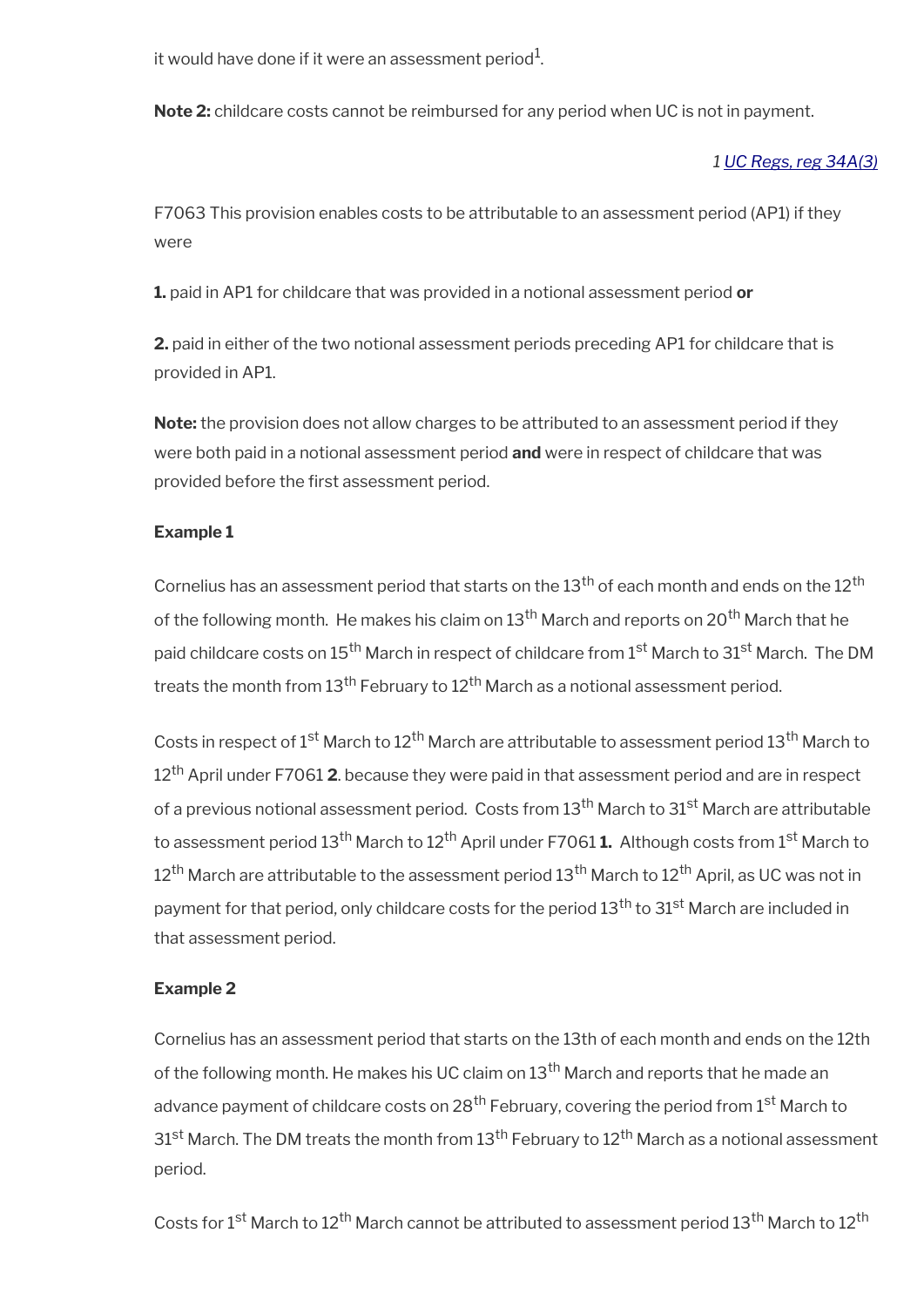April because none of the conditions in F7061 is satisfied. Costs for  $13<sup>th</sup>$  March to  $31<sup>st</sup>$  March can be attributed to assessment period 13th March to 12th April under F7061 **3.** and can therefore be included in the childcare costs element for that assessment period.

# <span id="page-17-0"></span>**Costs paid in advance during the award**

F7064 Where the claimant pays charges for relevant childcare in advance in respect of more than one month or more than one assessment period in a single payment, as described in F7061**.3**, then the proportion of the advance payment paid in respect of all or part of an assessment period is calculated using the following formula $1$ 

## **(PA/D) x AP**

Where

**PA** is the total amount of the advance payment less any amounts which are to be left out of account, as described at ADM paragraphs **F7081** to F7085.

**D** is the total number of days covered by the payment

**AP** is the number of days covered by the payment which also fall within the assessment period in question.

## *1 [UC regs, reg 34A\(2\)](https://www.legislation.gov.uk/uksi/2013/376/regulation/34A)*

### **Example**

Cornelius has an assessment period that starts on the 13th of each month and ends on the 12th of the following month. He pays £500 childcare costs on the  $10<sup>th</sup>$  of January and notifies the Department by telephone on the  $11<sup>th</sup>$ . The costs he paid are to cover childcare costs for January and February (59 days) and no amounts are to be left out of account under ADM paragraphs F7081-7085. Therefore

**1.** in the assessment period of 13<sup>th</sup> December to 12<sup>th</sup> January (AP1), 12 days are covered by the payment (1<sup>st</sup> January to 12<sup>th</sup> January) and so the amount of the advance payment in respect of AP1 is £101.69 (500/59 x 12)

**2.** for the assessment period of 13<sup>th</sup> January to 12<sup>th</sup> February (AP2), the amount is £262.71 (500/59 x 31) as all 31 days are covered by the advance payment, and

**3.** in the assessment period 13<sup>th</sup> February to 12<sup>th</sup> March (AP3), 16 days are covered by the payment (13<sup>th</sup> February to 28<sup>th</sup> February), so the amount is £135.59 (500/59 x 16).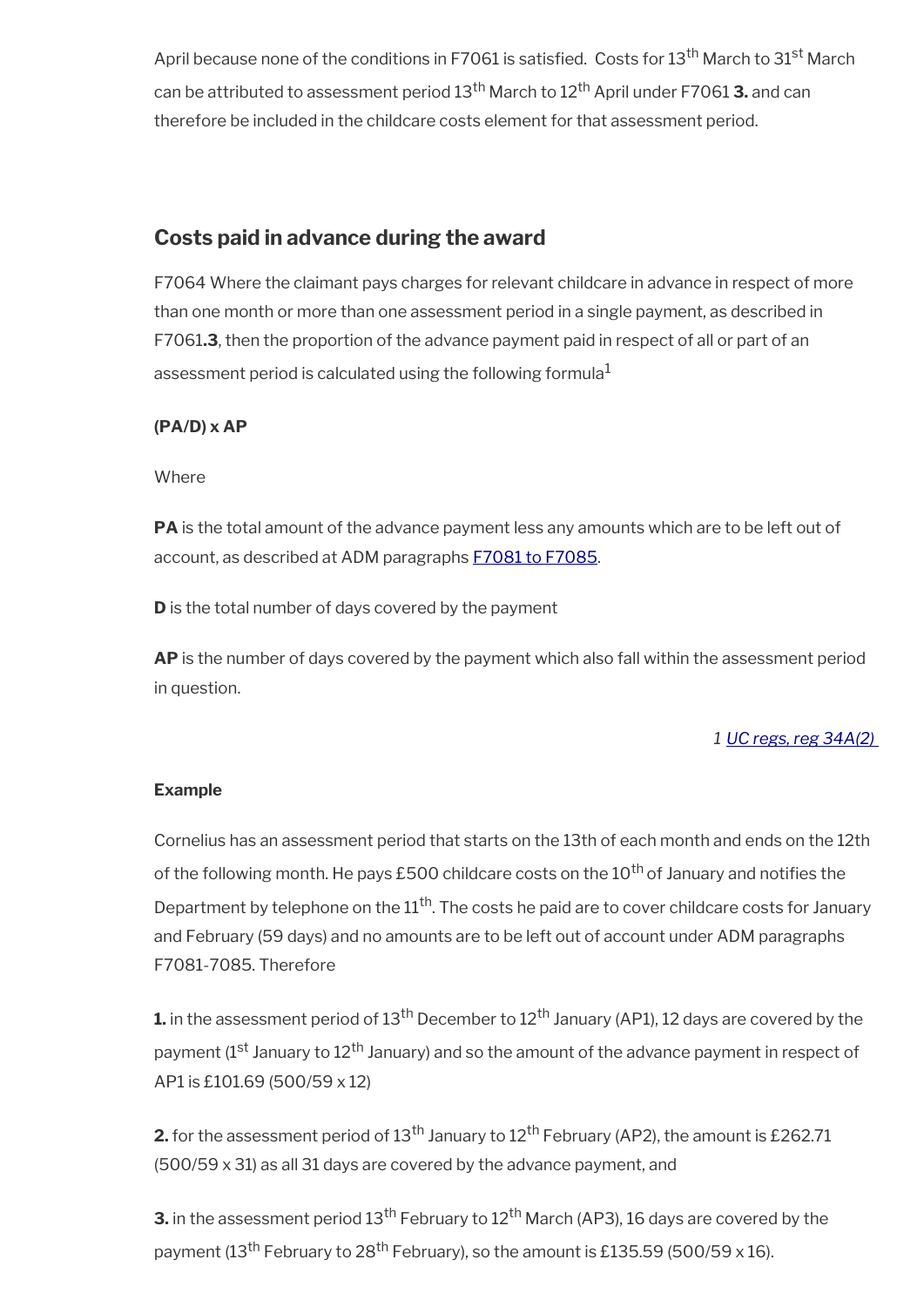# <span id="page-18-0"></span>Late notification

F7065 Where costs are reported late, the time limit for notifying the DM that childcare costs have been paid can be extended $^{\rm 1}$  provided all of the five conditions described in ADM A4310 to A4315 are satisfied.

### *1 [UC Regs, reg 33\(2\)](https://www.legislation.gov.uk/uksi/2013/376/regulation/33)*

### **Example**

Cornelius has had an award of UC since 13<sup>th</sup> October and his assessment period starts on the 13th of each month and ends on the 12th of the following month. He pays his childcare costs in respect of 1<sup>st</sup> January to 31<sup>st</sup> January in advance on 31<sup>st</sup> December but does not remember to report them until 28<sup>th</sup> February. The costs in respect of the entire period are out of time as they were not reported by the end of the assessment period following the assessment period in which they were paid.

The DM invites Cornelius to apply for an extension of time and to include his reasons and special circumstances for being late in reporting the costs. Cornelius explains that the stress of coping with a serious illness in the family caused him to forget to notify the costs earlier. The DM decides that special circumstances prevented Cornelius from reporting that he had paid the charge within the relevant notifcation period, and allows the late notifcation.

**Note:** When considering where the claimant's circumstances fall in F7061 - F7065, please note childcare costs can only be paid for a maximum of 3 APs.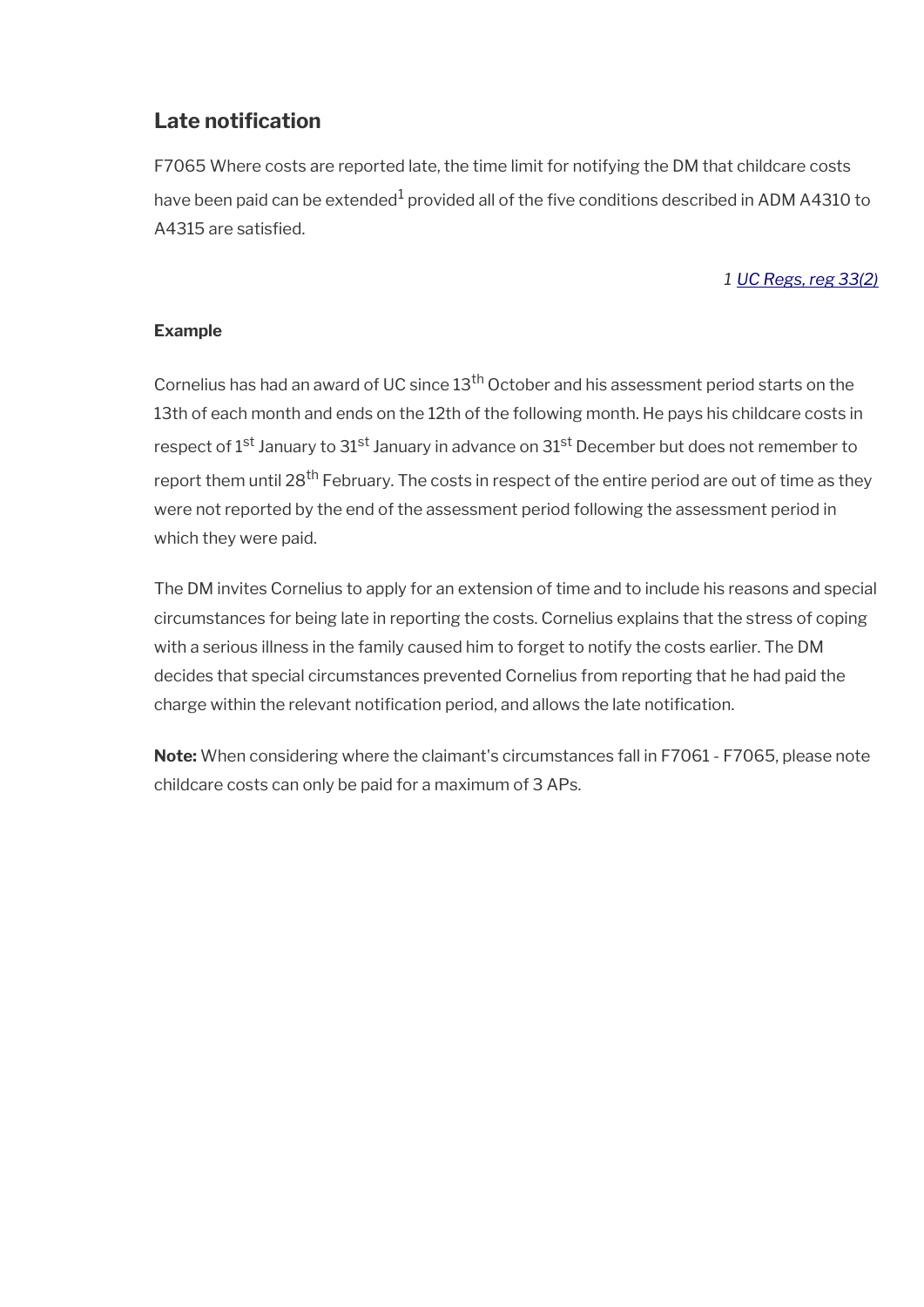# **Excluded childcare F7066-F7079**

F7066 Certain childcare arrangements are excluded and as such the claimant is ineligible for a childcare costs element. The type of childcare that is excluded is where the care is provided by a

**1**. close relative of the child wholly or mainly in the child's home **or**

**2.** foster parent<sup>1.</sup>

Note: "close relative" is defined in paragraph F7111. The close relative is in relation to the child and not in relation to the claimant, so the child's grandparent would not be a close relative.

## 1 [UC Regs, reg 35\(7\)](https://www.legislation.gov.uk/uksi/2013/376/regulation/35)

F7067 The care provided by a close relative in a place other than the child's home, perhaps in the close relative's home, is an acceptable childcare arrangement (providing the child carer is registered as in F7031).

F7068 – F7079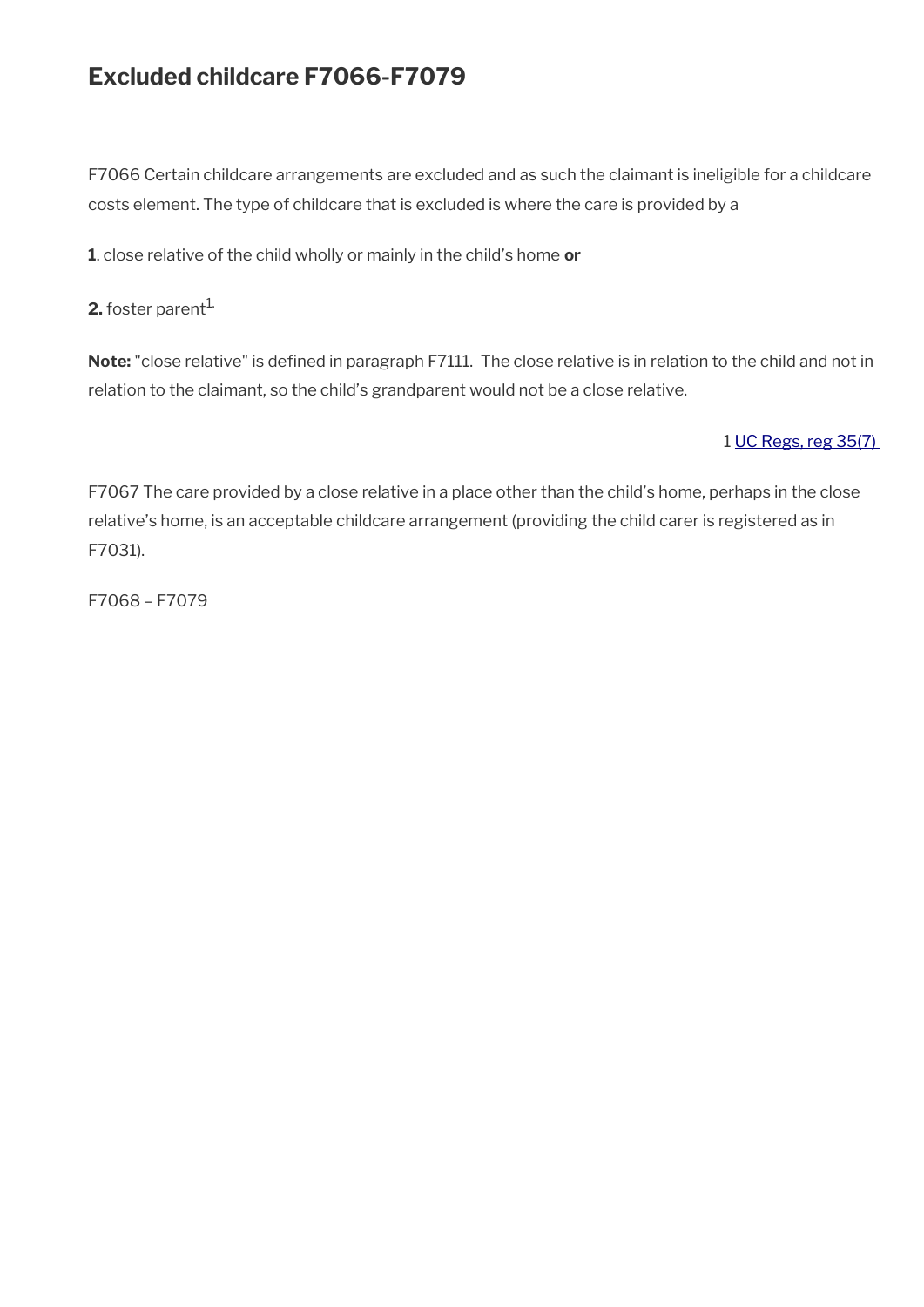# **Amounts F7080 - F7089**

[Childcare charge limit](#page-20-1) F7080

[Excessive charges and reductions](#page-20-0) F7081-F7089

# <span id="page-20-1"></span>**Childcare charge limit**

F7080 The amount of the childcare cost element is limited to either

**1.** 85% of the charges for relevant childcare that are attributable to that assessment period or

- **2.** £646.35 where the care is for one child or
- **3.** £1108.04 where the care is for two or more children

whichever is the lesser amount $1$ 

1 [UC Regs, reg 34\(1\)\(a](https://www.legislation.gov.uk/uksi/2013/376/regulation/34))

## <span id="page-20-0"></span>**Excessive charges and reductions**

F7081 The amount of childcare charges paid by the claimant should be reduced where the DM considers those charges to be excessive when having regard to the extent to which

**1.** the claimant or

**2**. where the claimant is a member of a couple, the other member

is engaged in paid work.

Note: This provision is not activated where the claimant is not actually engaged in paid work, for example where they satisfy the work condition via 7011**.2** – has an offer of paid work or 7015**.1** – has ceased paid work.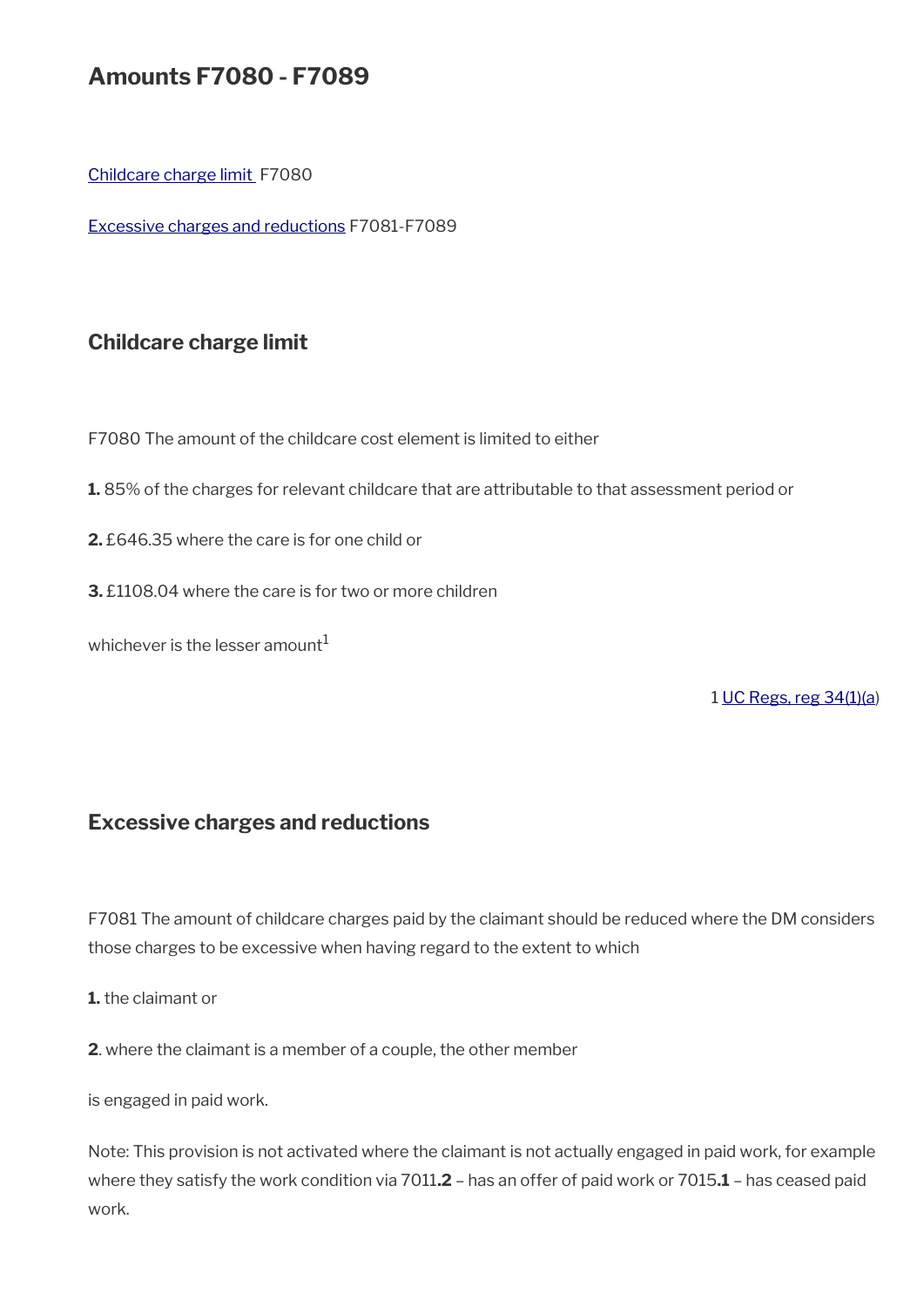F7082 The amount of the reduction is the amount considered excessive $^1\!\!$ .

#### 1 [UC Regs, reg 34\(2\)\(a\)](https://www.legislation.gov.uk/uksi/2013/376/regulation/34)

F7083 What makes a childcare cost excessive is not prescribed and will be for the DM to determine by having regard to all the circumstances including the claimants working pattern compared to the corresponding childcare arrangements.

F7084 DM's should note, when deciding on excessive childcare charges, that

**1.** childcare charges may still be considered excessive even if they are less than the maximum limit

**2.** the location of the childcare provider in relation to the claimant's place of work and the available transport options in-between may require longer periods of childcare

**3.** no account is taken of the level of the childcare charge per hour

**4.** reasonable travel time could be included in the extent to which the claimant is engaged in paid work

**5.** comparisons with other registered child carers should not be made

**6.** school holidays, the age of the child/children or a disability can legitimately increase the time needed for childcare

**7.** childcare may have to be purchased in blocks of time or sessions which can legitimately increase the childcare costs.

#### **Example 1**

Carly reports paying £300 childcare cost per month to Royal Nursery who charge £30/hr. She does 10 hours work in the assessment period and therefore the costs, although very high, are not excessive.

#### **Example 2**

Jane reports paying £840 childcare cost per month to Cherub Nursery who charge £15/hr. She works 10 hrs over 4 days each week. Although the charges represent 16 more hours than Jane works they are not considered excessive because she has about one hours travelling from the nursery to work and a further hour back each day.

#### **Example 3**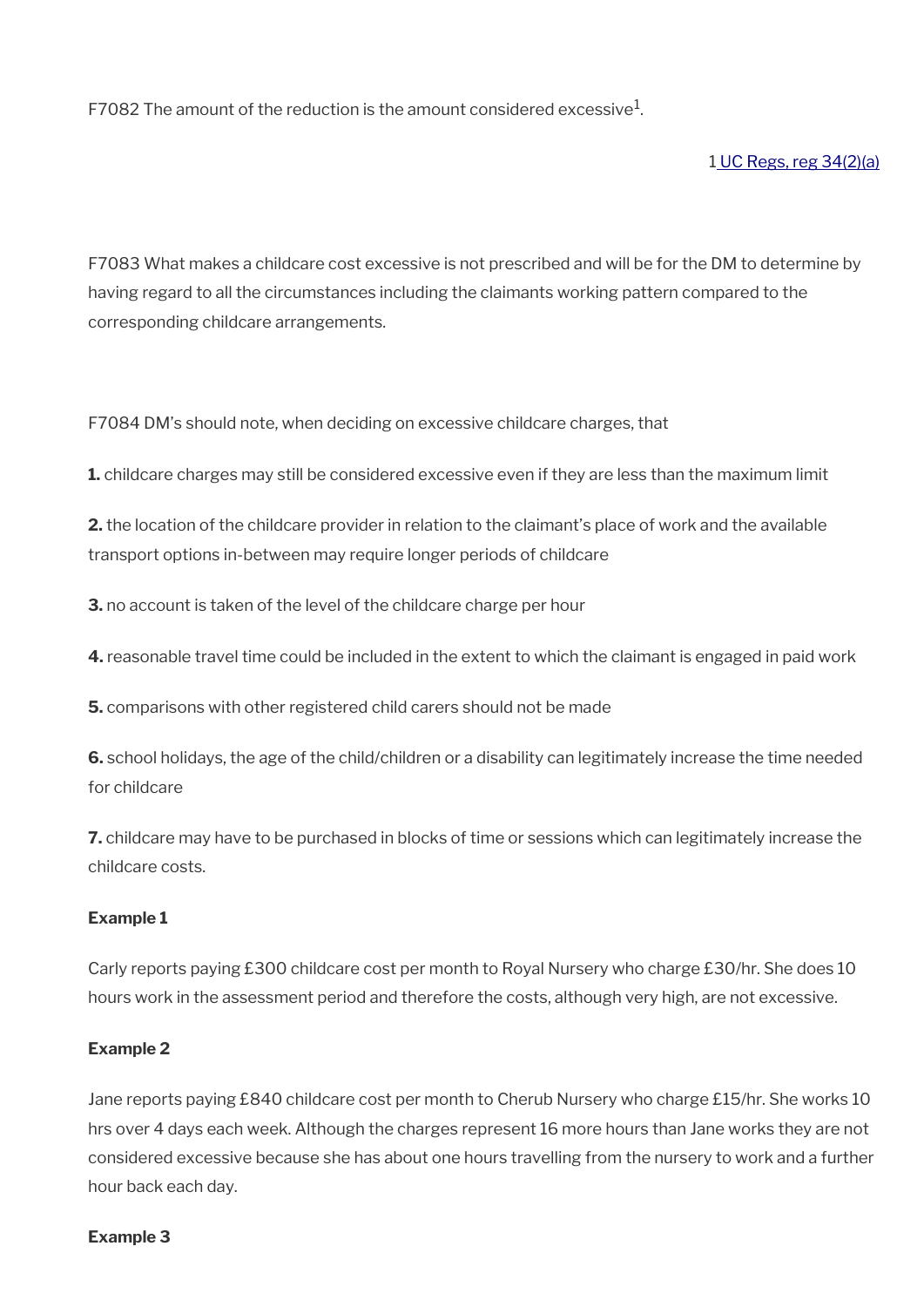Warren normally works a rolling shift system covering 12 hrs over 4 days a week, the days he is required to work changes from week to week. Warren pays £100 a week to Sunshine Nursery for the costs of providing childcare over 5 morning sessions each week. A comparison between the number of hours worked (12) to the number of hours childcare is paid for (20) suggests 8 hrs or £40 could be excessive. The DM makes further enquiries to establish the reasons behind the extra hours care. If it is because of Warren's reasonable travel arrangements the cost would not be excessive. If it is because the childcare sessions can only be purchased in weekly blocks (half or full days) the cost would not be excessive. If the childcare provider was sufficiently flexible to enable Warren to purchase specific periods at short notice the cost would be excessive.

If the DM did consider the charges to be excessive the amount of Warren's childcare cost element would be, in an assessment period that captured 5 payments,

£500 (5 x £100) - £200 (5 x £40) = £300 x 85% = £255

F7085 The amount of childcare charges are also reduced by any amount that is met by

**1.** an employer **or**

**2.** some other person **or**

**3**. payments out of funds $^1$  provided by the Secretary of State, Scottish or Welsh ministers that are in connection with the claimant's participation in work related activity or training<sup>2.</sup>

1 [UC Regs, reg 34\(2\)\(b\);](https://www.legislation.gov.uk/uksi/2013/376/regulation/34) 2 [reg 34\(3\)](https://www.legislation.gov.uk/uksi/2013/376/regulation/34) 

#### **Zero hour contracts**

F7086 The claimant may not have an identifable working pattern because they are employed on a zero hours contract. In this situation the DM will need to make a comparison, as described at F7081, between the hours actually worked in the assessment period and the hours of childcare. A claimant might not be able to reduce their contracted hours of childcare at short notice if their actual hours of work are fewer than expected in a particular period. In that case, their childcare costs may not be excessive if they reflect the number of hours the claimant normally works.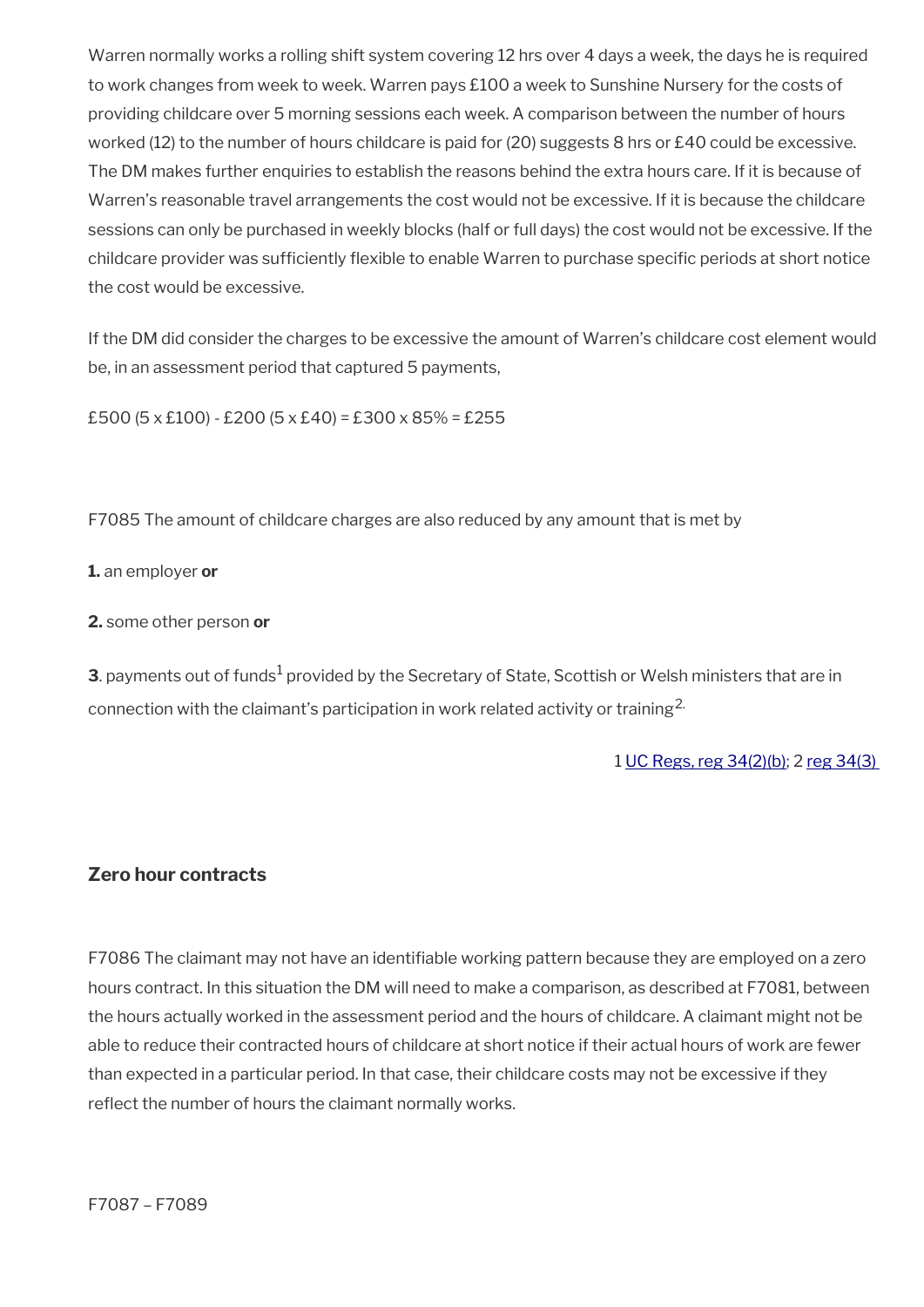# **Childcare costs element extension period F7090-F7094**

[Run on after death](#page-23-0) F7090-F7094

# <span id="page-23-0"></span>**Run on after death**

F7090 Where childcare costs have been awarded but a child or young person for whom the claimant is responsible dies the award can continue as if the child or young person had not died until the end of the second assessment period following the assessment period in which the death occured $^1$  .

### 1 [UC Regs, reg 37](https://www.legislation.gov.uk/uksi/2013/376/regulation/37)

**Note:** If the parent does not have any childcare expenditure after the death of the child then the run on will probably only consist of the child element.

#### **Example**

Steve and Janet are entitled to UC for themselves including an allowance for their son Max. Each assessment period (that runs from the 10th of each month) Steve claims a £500 childcare cost element in respect of the relevant childcare costs that he had paid out at the end of the previous month. Max dies on 11.08.14. The provider has a two month cancellation policy (regardless of circumstance) and so Steve pays the appropriate fees for a further two months after Max's death. Because of the run on rule the childcare element can be included for the assessment periods 10.09.14 to 9.10.14 and 10.10.14 to 9.11.14.

F7091 – F7094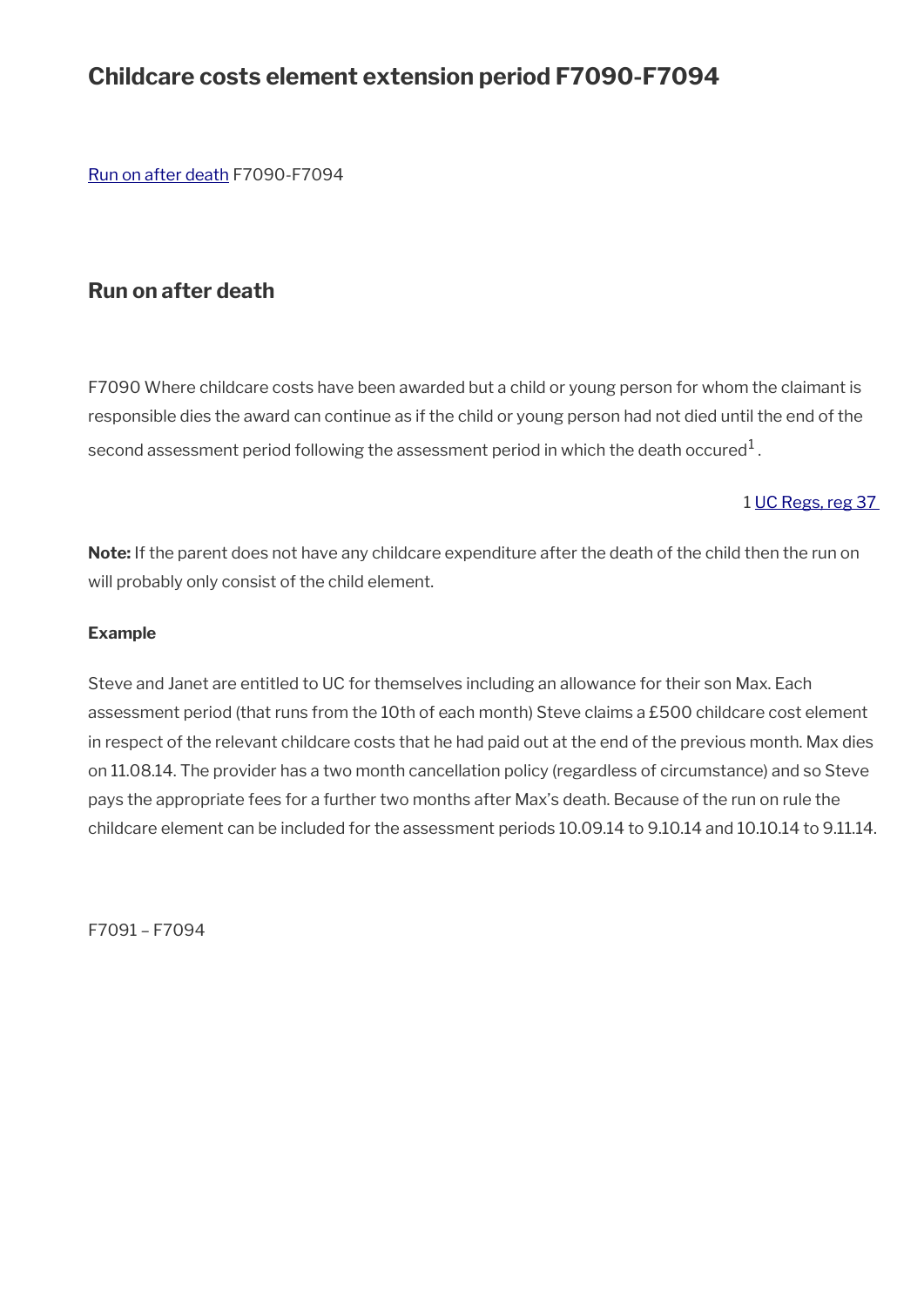# **Defnitions F7095-F7999**

[Meaning of Proprietor](#page-24-2) F7095

[Meaning of school premises](#page-24-1) F7096-F7110

[Close relative](#page-24-0) F7111

[Qualifying young person](#page-25-0) F7112-F7999

# <span id="page-24-2"></span>**Meaning of Proprietor**

F7095 Proprietor<sup>1</sup> means

**1.** the governing body incorporated under prescribed legislation<sup>2</sup> or

**2.** the person or persons responsible for the management of the school

1 [UC Regs, reg 35\(6\)](https://www.legislation.gov.uk/uksi/2013/376/regulation/35); 2 Education Act 2002, s19;

# <span id="page-24-1"></span>**Meaning of school premises**

F7096 School premises are premises that may be inspected as part of an inspection of the school $^1$ .

1 [UC Regs, reg 35\(6\)](https://www.legislation.gov.uk/uksi/2013/376/regulation/35)

F7097 – F7110

<span id="page-24-0"></span>**Close relative**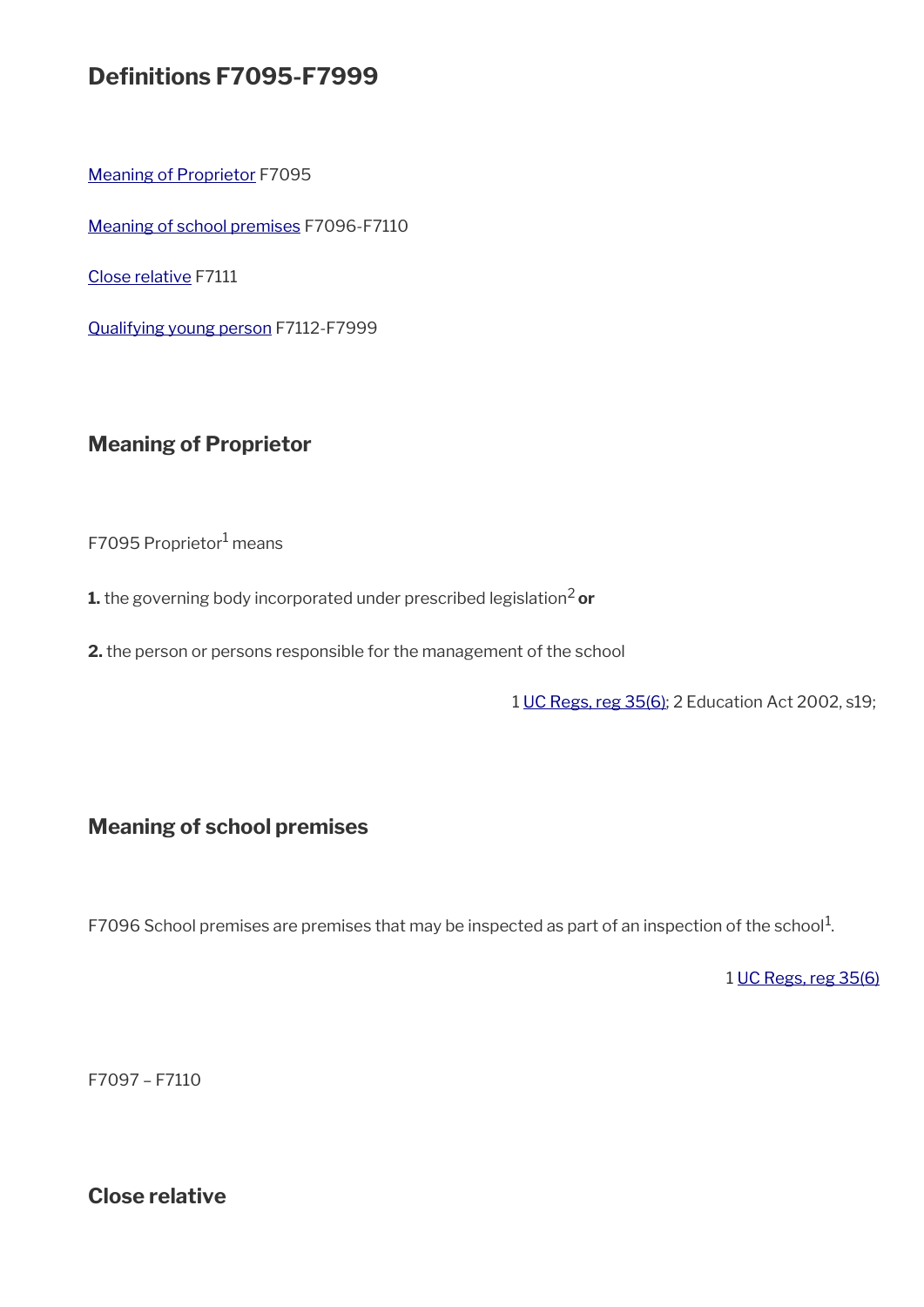F7111 A close relative in relation to a person means<sup>1</sup>

**1.** parent

**2.** parent-in-law

**3.** son

**4.** son-in-law

**5.** daughter

**6.** daughter-in-law

**7.** step-parent

**8.** step-son

**9.** step-daughter

**10.** brother

**11.** sister

**12.** where any of **1.** – **11.** is a member of a couple, the other member of the couple.

1 [UC Regs, reg 2](https://www.legislation.gov.uk/uksi/2013/376/regulation/2)

## <span id="page-25-0"></span>**Qualifying young person**

F7112 A qualifying young person is a person who has reached the age of 16 but not the age of 20 and who is

**1.** aged 16 years, but only for the period up to, but not including, the 1st September that next follows their 16th birthday

**2**. aged up to 19 years, but only for the period up to, but not including, the 1st September that next follows their 19th birthday where they are enrolled on, or accepted for

**2.1** approved training<sup>1</sup> or

**2.2** a course of education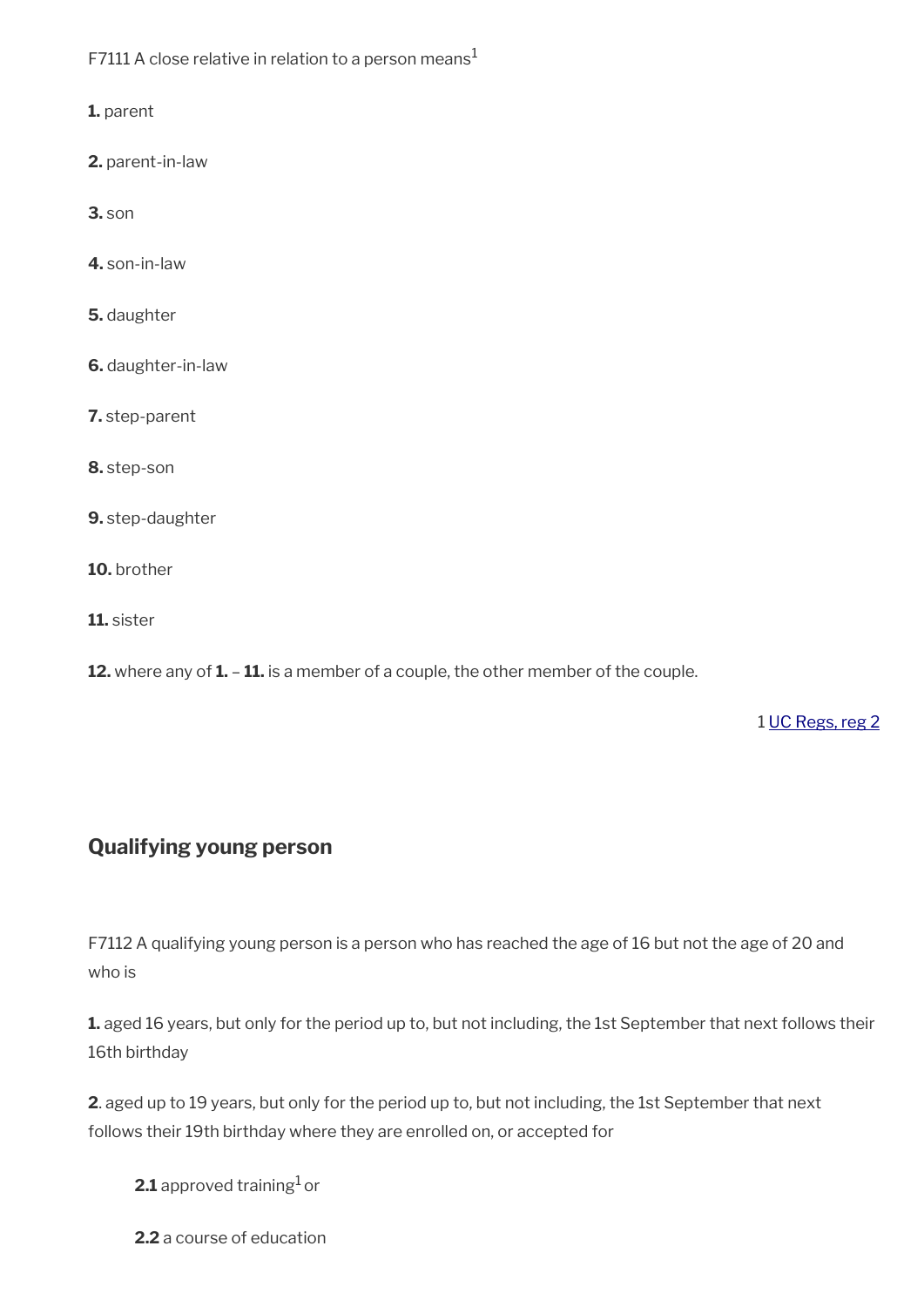**2.2.a** which is not advanced education

**2.2.b** at a school, college or other establishment that is approved by the Secretary of State

**2.2.c** where they spend on average more than twelve hours a week during term time in receiving tuition doing examinations or practical work or supervised study

this must not include meal breaks or unsupervised study, including homework, whether done on or off the premises of the educational establishment $^{\mathsf{2}}$ .

**3**. aged 19 and has been

**3.1** undertaking a course of education or training **or**

**3.2** accepted or enrolled for a course of education or training before reaching that age<sup>3.</sup>

**Note 1:** The education or training described in **3.1** and **3.2** does not include education or training that is provided through a contract of employment<sup>3.</sup>

**Note 2:** A person shall be treated as undertaking a course of FTE during the period between the end of one course and the start of another where the person is accepted for or enrolled on the latter course.

**Note 3:** Where a child or qualifying young person turns 16 or 19 on the 31st August the period described at **1.** and **2.** will end on that same day.

> 1 [Employment and training Act 73, s 2\(1\);](https://www.legislation.gov.uk/ukpga/1973/50/section/2) [Enterprise and New Towns \(Scotland\) Act 90, s 2\(3\);](https://www.legislation.gov.uk/ukpga/1990/35/section/2) 2 [UC Regs, reg 5\(1\);](https://www.legislation.gov.uk/uksi/2013/376/regulation/5) 3 [reg 5\(2\)](https://www.legislation.gov.uk/uksi/2013/376/regulation/5); 3 [reg 5\(3\)](https://www.legislation.gov.uk/uksi/2013/376/regulation/5)

F7113 Any person who falls within ADM F7112 is not a qualifying young person if they are receiving UC, JSA or ESA<sup>1.</sup>

### 1 [UC Regs, reg 5\(5\)](https://www.legislation.gov.uk/uksi/2013/376/regulation/5)

### **School**

F7114 School means a school that Her Majesty's Chief Inspector of Education, Children's Services and Skills is, or may be, required to inspect $^1$ .

1 [UC Regs, reg 35\(5A\)](https://www.legislation.gov.uk/uksi/2013/376/regulation/35)